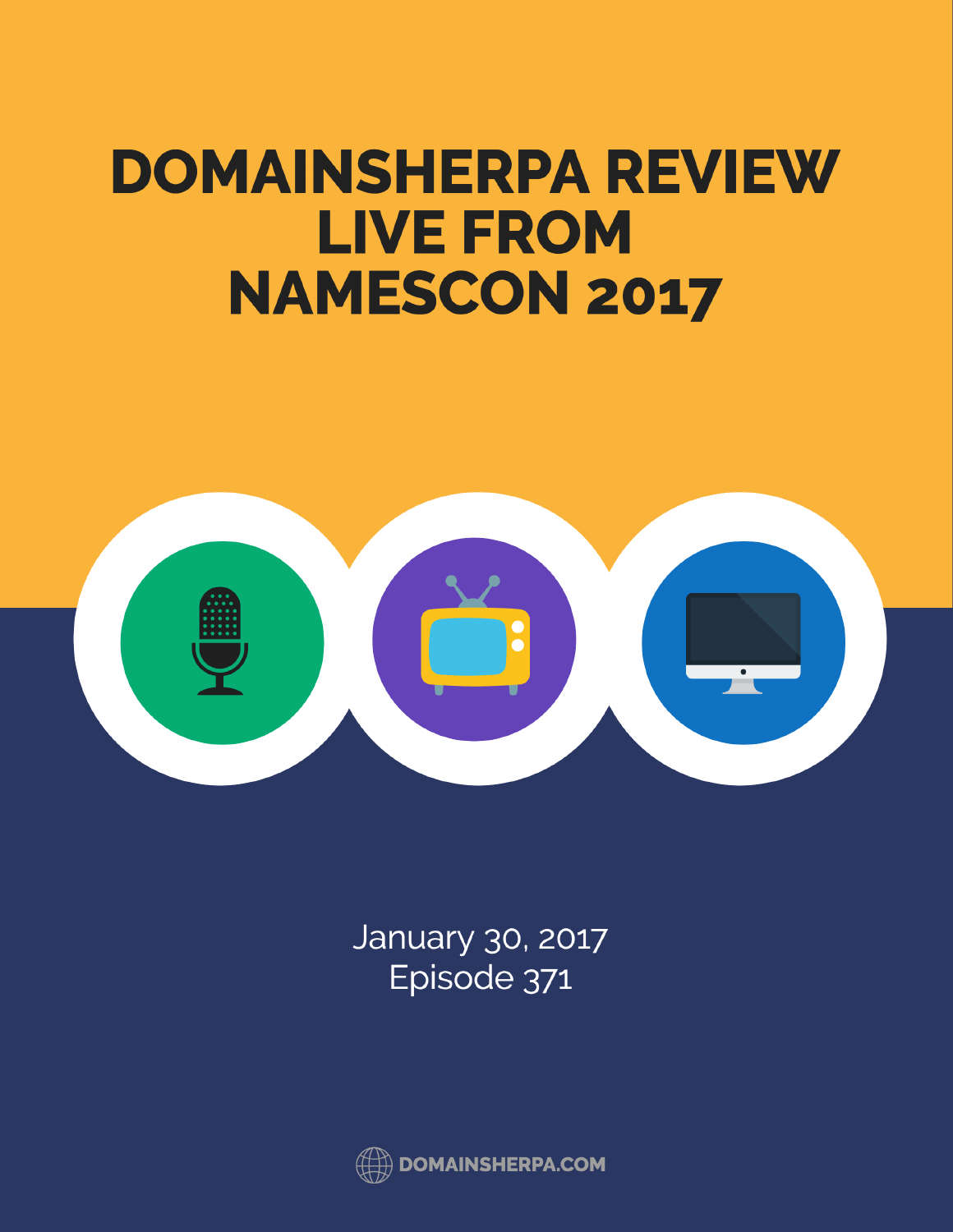

Michael Cyger: Hey Sherpa Network, I just returned from NamesCon 2017 and I have to tell you, it was a fantastic event. Congratulations to Richard, Jothan, Terri, Shallom and the entire NamesCon team. 1400 people converged on Las Vegas for great conversations, fantastic sessions, tons of learnings, and I have to tell you — i have a bunch of terrific DomainSherpa shows in the works for 2017. Thank you to everyone in the Sherpa Network that came up, introduced themselves, told me they're a fan of the show, gave some love to Sherpas who came on the show last year and gave of themselves to the community — and continue to do so every week. Today I have a treat for you. I taped the DomainSherpa Review Live from NamesCon with the Sherpa panel of Andrew Rosener, Frank Schilling and Shane Cultra. It was one of the best Reviews yet. Forgive the audio, which is mediocre, and pay attention to the content. It's some of the best learnings you can get today about domain name investing. Enjoy, and I hope to see you at DNSeattle.com in May 2017 or another in-person event sometime soon. Here's your show.

Three sponsors of today's show.

First, if you're buying or selling a domain name or portfolio and you want an estimate of it's value, Estibot.com is the place to go. Just like you'd visit Zillow.com to get an estimate of a house value, Estibot.com provides key information about the most important statistics so you can make an informed decision based on data.

Second: Serious about online trading? Secure your funds, keep your merchandise safe, and use a company that keeps the buyer and seller protected the whole way through. That's Escrow.com. Payments you can trust.

Finally, if you're a domain name investor, don't you have unique legal needs that require domain name technical know-how and industry experience? That's why you need David Weslow of Wiley Rein. Go search for David Weslow on DomainSherpa, watch his interview and you can see for yourself that he can clearly explain issues, can help you with buy/sell agreements, deal with website content issues and UDRP actions, and even help you write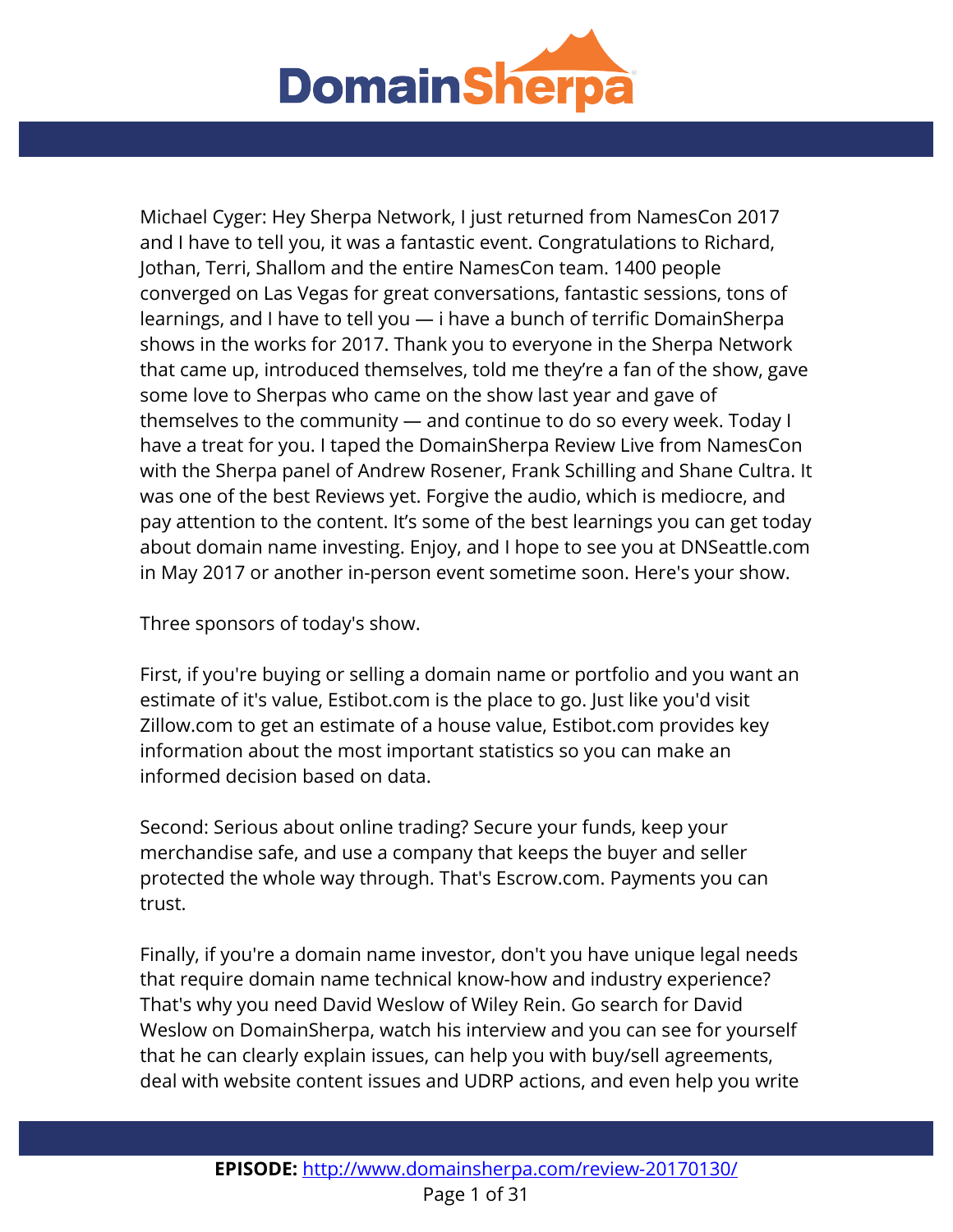

your website terms and conditions. David Weslow is the lawyer to call for Internet legal issues. See for yourself at DavidWeslow.com.

Michael: All right, good morning, everyone. My name is Michael Cyger, I'm the publisher of DomainSherpa.com. It is the place where you can learn how to become a successful domain name investor directly from the experts.

I'm going to do a quick background on DomainSherpa and then we're going to talk about who the Sherpa experts...what I call "Sherpas," they are the experts that help you reach your peak in finances. And then we're going to do a review of domain names from the audience. And this is very similar to what we do on a regular basis on DomainSherpa. And then we're gonna talk about some great investment opportunities if the Sherpas see them for some names that are coming up on NameJet. And then we're going to wrap up with some Q&A from the audience.

So, quick introduction. My name is Michael Cyger. I started off in...like many of you, trying to please my parents and become a doctor, a lawyer, an engineer. I went the engineer route, worked for 10 years in corporate America. Finally discovered that running my own business was what brought me a lot of joy, being an entrepreneur. Was fortunate enough to grow my company, have a successful exit, and then I wanted to figure out how to spend some time, and stumbled into the domain name industry, like many of you probably have done. And it is the best job, the best career, the best time I've ever had in my life. So if you're brand new to the industry, the world is in front of you, really. And like Frank said yesterday in his keynote, this is just a phenomenal industry, an open industry, one that, if you apply yourself, you can learn from and it's just unbelievable.

So now, I've been running DomainSherpa for five years. If you are new to the industry, you've had success, or you've been in the industry since the beginning and you've had success, I'm trying to get you on there to share some nugget of information back with the community so we can all grow, meet our own personal financial goals, and have a great time.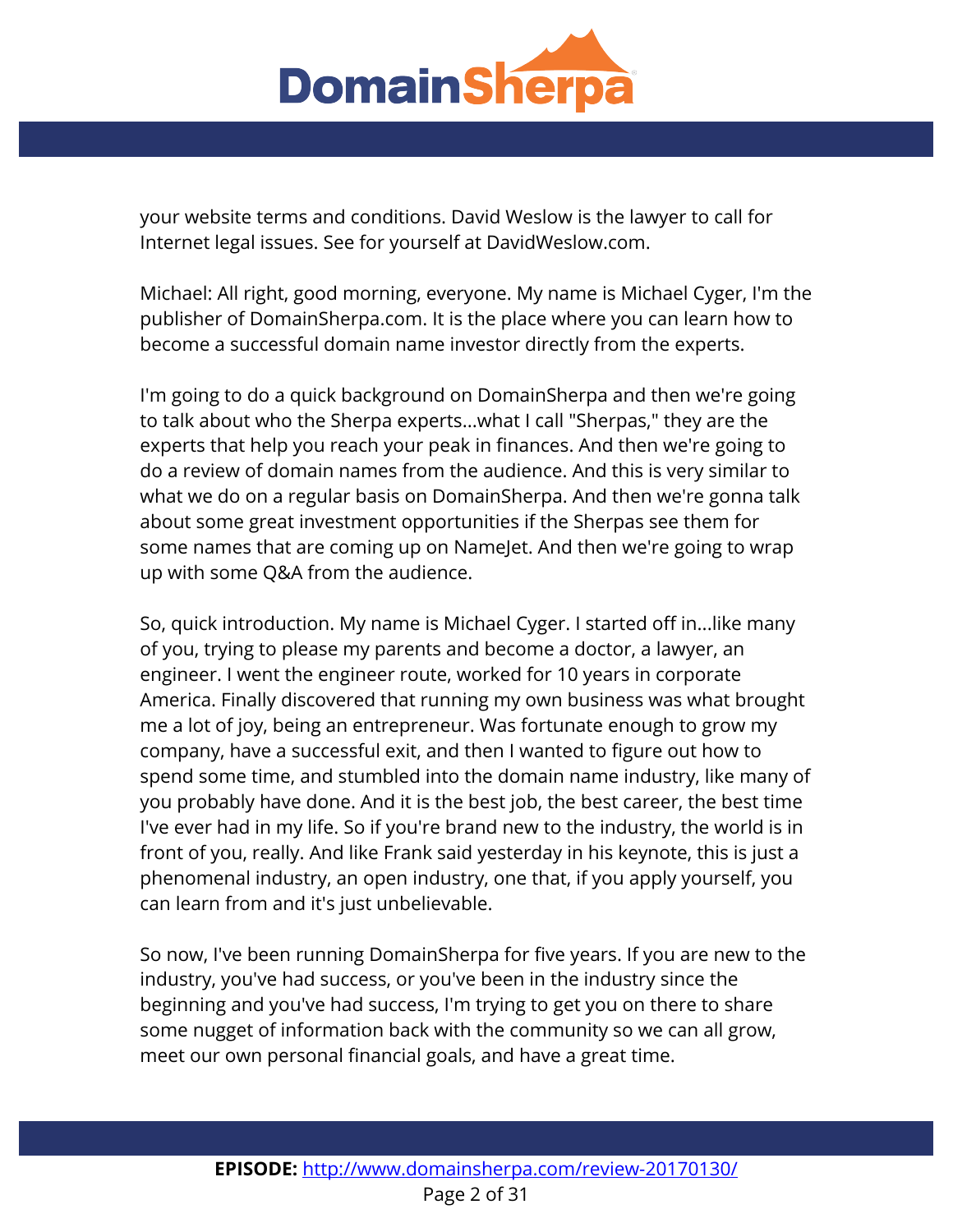

So that's a little bit about DomainSherpa. The portfolio that we do on DomainSherpa is geared towards an investor-submitted portfolio. So people in this audience have submitted 25 domain names represented above their portfolio to us, and then we review that, provide honest and constructive feedback to them. In the process, we raise money for cancer, finding a cure for cancer through the Fred Hutch Cancer Research Center in Seattle. So every review we do, every minute that these guys give back to the community, they're also helping to find a cure for cancer through the donation that's been made with the submission.

So let me introduce you to this panel, the guys that are tried and true, that always come on, that give their time back to the community. On my far side, I have Andrew Rosener, CEO of MediaOptions.com, one of the finest domain brokers in the industry, one of the most shrewd negotiators in the industry. I had the luck to be associated with him in one or two deals. He's helped me sell, we've gone in together on one domain. Just a fantastic fishmonger, "get it done" guy.

Frank: And a hell of a beard grower. He's even inspired Shane.

Michael: Yeah, they're brothers today. In the middle of the panel here, Frank Schilling, the man who helped build this industry.

Frank: [Inaudible 00:03:29].

Michael: Founder and CEO of Uniregistry.com, a visionary for all of us in the industry, helping us push the boundaries of what we should all be doing, and a fantastic portfolio as well. And if you haven't heard his story...all three of these guys have been on DomainSherpa, fantastic stories. And I'll come back to those.

And to my immediate right, Shane Cultra...the fifth generation of Shane Cultras in America. Shane [inaudible 00:04:03] of DSAD. It used to be called "Domain Shane," DSAD now. He's got a whole team of fantastic guys. If you haven't met the domain DSAD team, you should introduce yourself to them.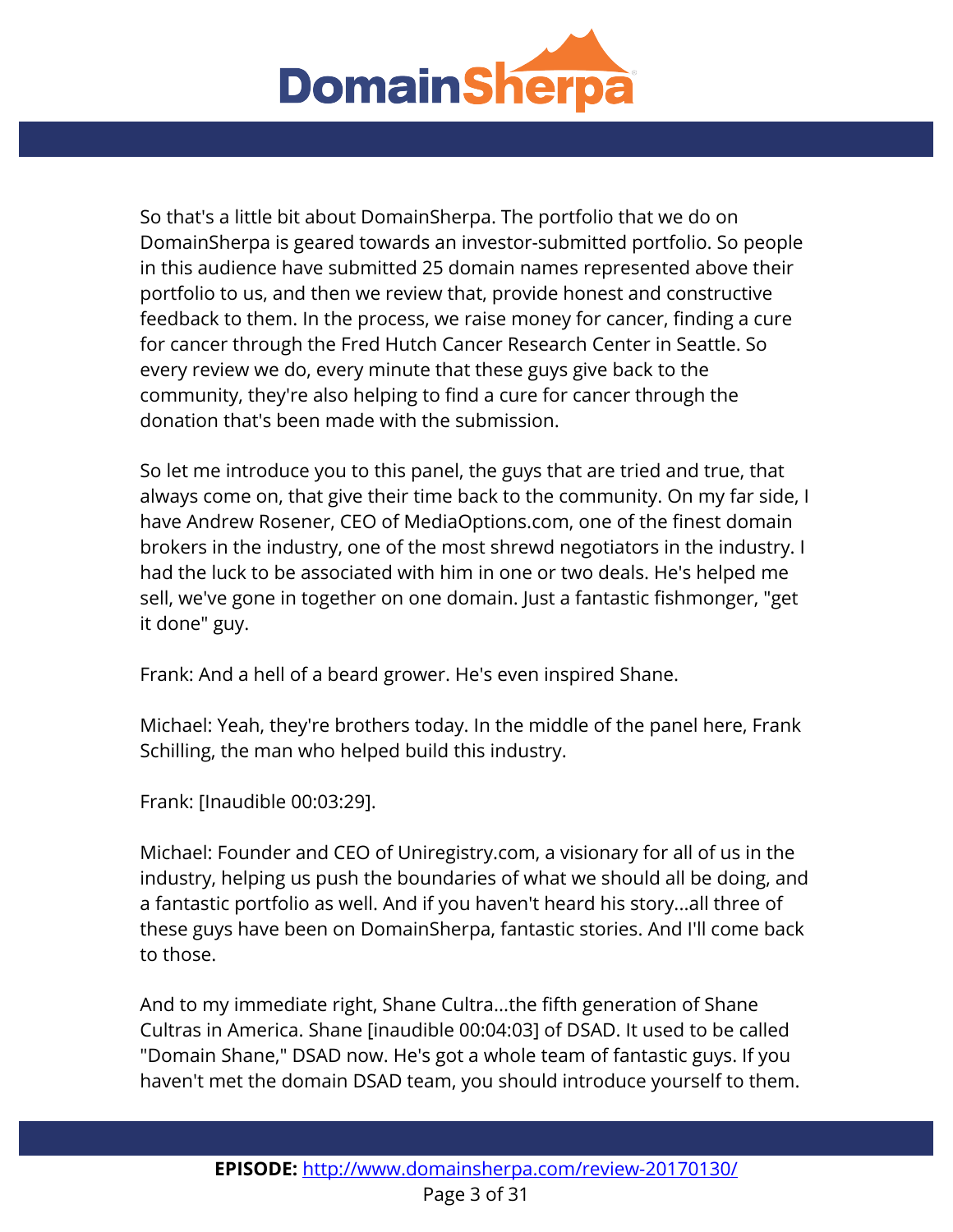

And in addition to being a domain investor, he runs the Country Arbors Nursery in Illinois, a multi-million dollar...how many employees do you have? Like, 70, 80?

Shane: Well, the government says if I keep it 48...under 50...48...

Michael: Yeah, yeah, yeah. So a lot of employees, about 50 full-time employees and a great businessman. What Shane brings to the table...everybody brings something different to the table, which is why I try and mix up the panel that we have. Drew is making deals happen every day and I interact with him regularly so I get to see what he's doing. Frank is leading the charge, he's got the vision. He will always tell you "no" to get a higher price. And then Shane comes in and he's doing different types of deals. Sometimes they're smaller, sometimes he's stretching, all different levels of buying and selling.

So I want to show you guys right off the bat that you don't need to be buying domain names that Frank or Drew are buying, and you don't need to be holding them forever like Frank is in order to get the highest and best use case, come along to buy that domain name. We're all different strategies, different tactics. That will come out as we're reviewing names today. And then as we get to the Q&A, if you have specific questions about, "How do you do this at the beginner level, or at the level where I can only spend \$1,000 per year to buy domains," or whatever, that's the purpose of this. We get into the weeds, the nuts and bolts of how everything is done.

All three of these guys have given so much time back to the community, going to DomainSherpa. Drew's got a show about how he lost \$300,000 in his first couple of years domain investing. That's peanuts to what he's doing now as a successful investor. Frank has been on multiple times, Shane's been on talking about how he got started. So really, you should go back and watch some of those shows.

That's the introduction. So we're going to jump right in...oh, you know, the one thing that I want to do, I got my boy Mike in the audience as well, Park.io.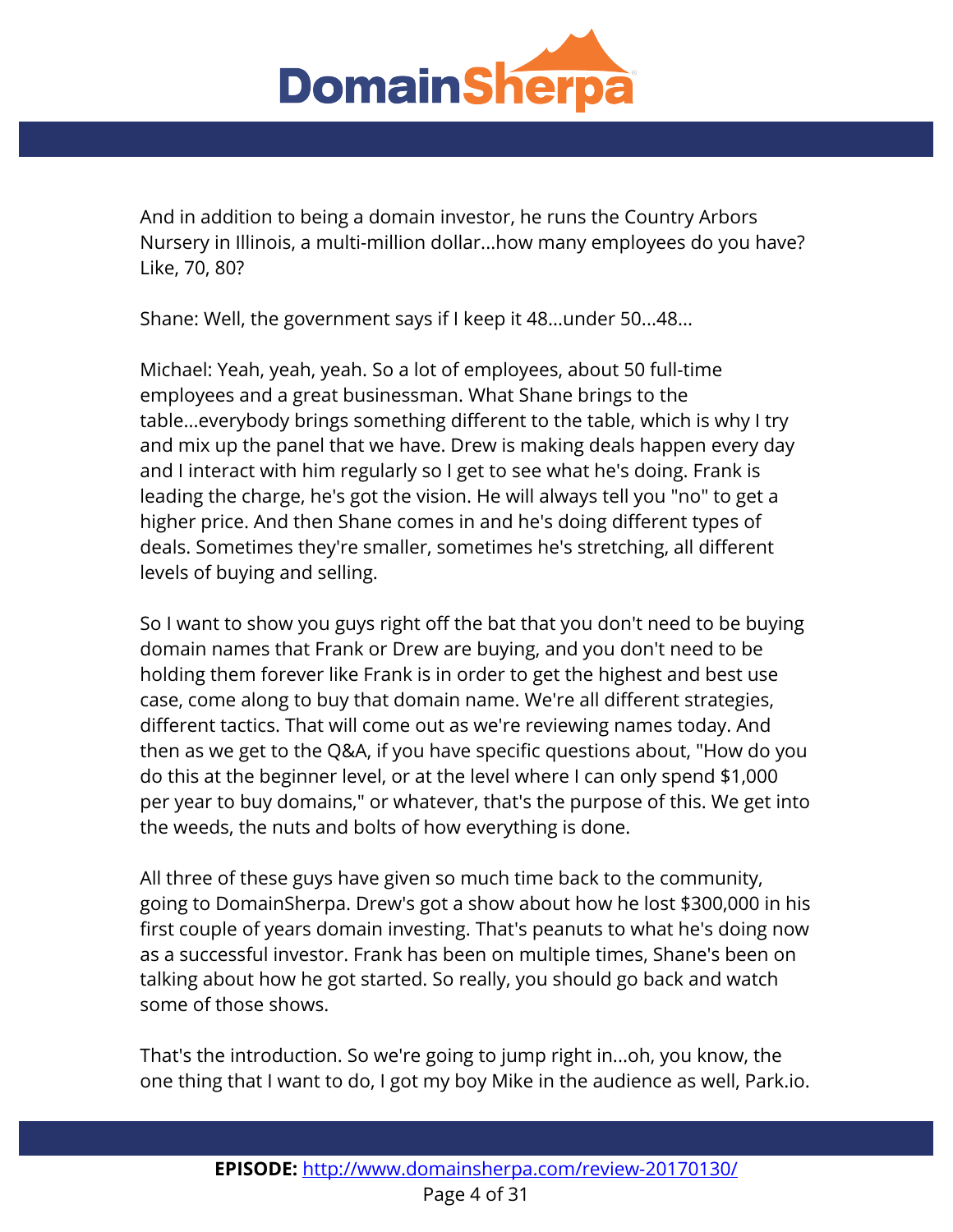

I wanted to give him a quick shout-out because these guys invest in dotcoms, they love dot-coms. And the one point that I wanted to make before we jump into this list is that you can invest in whatever you want. I don't want anybody to think that dot-com is the right answer, dot-shop is the wrong answer, or dot-tm is the right answer and dot-life is the wrong answer. There's money...Frank says this all the time, there's money to be made in every GTLD and every CCTLD, in every country code top-level domain. You just need to know where that money is. You need to know how to buy it at a wholesale level, and then be able to wait or find the end buyer at the retail level.

And so, Mike, who is a coder, hacker, got into this, didn't know anything about domain names. Started buying dot-ios because he saw the startup community doing that. He amassed a great collection. He's like, "I'm going to offer my service to the world." I just told these guys, I look through my FT catalog, I sold six dot-ios in the past two years for \$22,000 and \$14,000 profit. So you get into the weeds, you learn what people want in that top-level domain and you can make money.

Shane: Yeah, I always tell people that you don't have to pick teams. You don't have to be on a team, not like this. The key is the profit, and everything else, you don't have to pick teams. It's a way to make money.

Fran: Com is an [inaudible 00:07:37] space, we all know everybody encourages everyone else to go for com first because it's the easiest fertile ground. The problem in that space is also that there are so many names, that there are a lot of bad ones versus the good ones. So if you get a good one in an .io, in another [inaudible 00:07:53], often, you can find somebody else who shares your vision easier than you can with a long [inaudible 00:07:59].

Shane: The other thing is, Mike and I, we used to be stock market bloggers. Before I was in this industry, I was a stock market blogger, and Mike and I were good friends in that industry. We turn around and here we are sitting, doing domains. And it's just...when money flows, Mike and I are following it.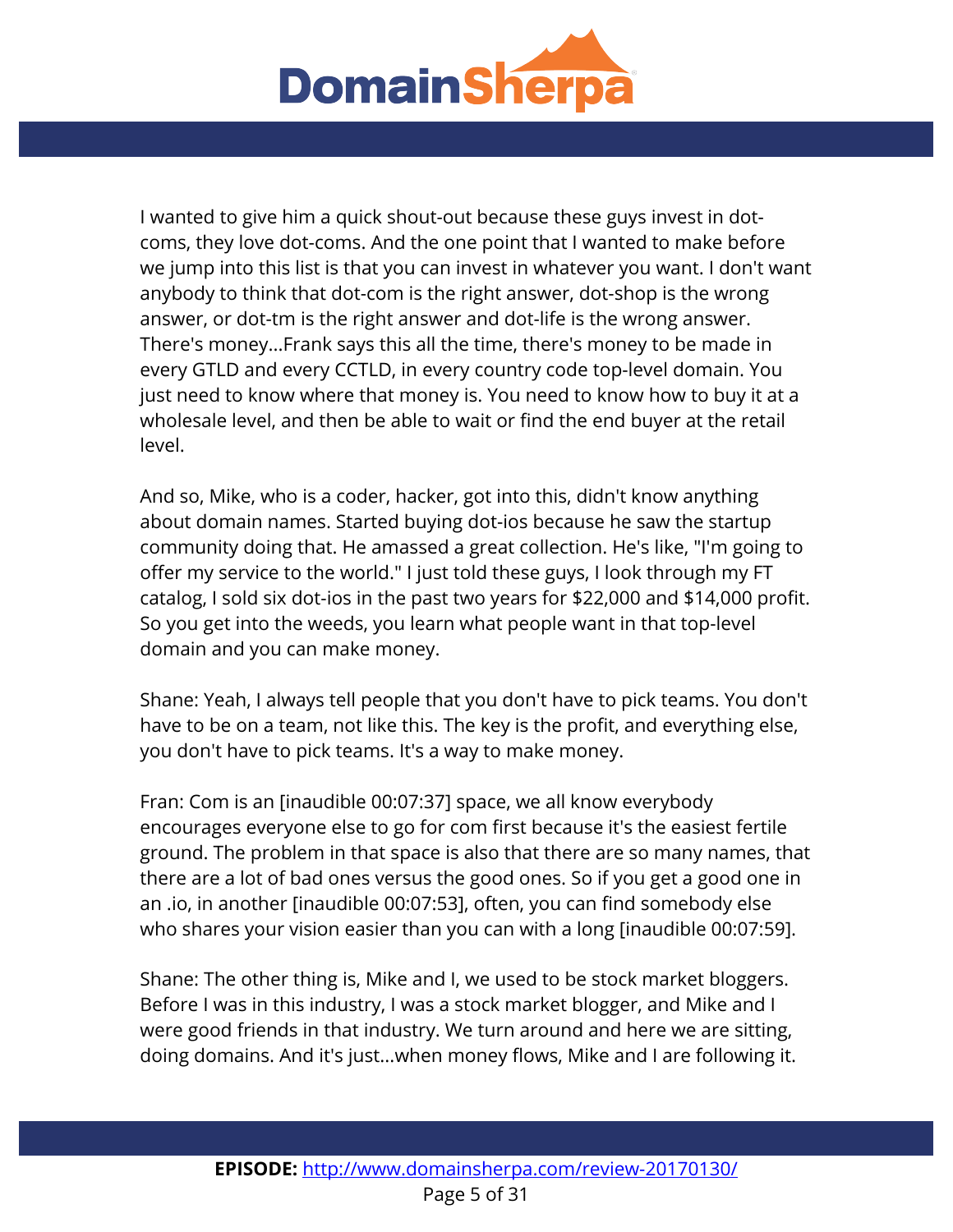

Michael: Yeah. And you just bought a new GTLD in the auction yesterday, didn't you?

Andrew: Yeah, I was actually kind of shocked. I was thinking I was going to wake up to all of the blogs saying, "The biggest hitter of new TLDs only bought new TLDs in the auction."

Frank: What did you get?

Andrew: I got some nice ones. I got gold.club...

Frank: That's a good one.

Andrew: I got boob.tube...

Frank: I like that.

Andrew: I got...I don't know.

Michael: Four twenty?

Andrew: Yeah, 420.shop, after Berkens [SP]...

Frank: Those are good names.

Andrew: Really.

Michael: Those are good names. Drew knows those spaces will make money [inaudible 00:08:57]. So he knows those spaces and he's willing to put some money in and wait for that market to mature. That's what we're all doing in dot-com as well.

All right, so let's get into this. The first thing we're going to do is the portfolio review. Now, these are audience-submitted domain names. If a domain name is up on this screen, in front of the Sherpas here on these pieces of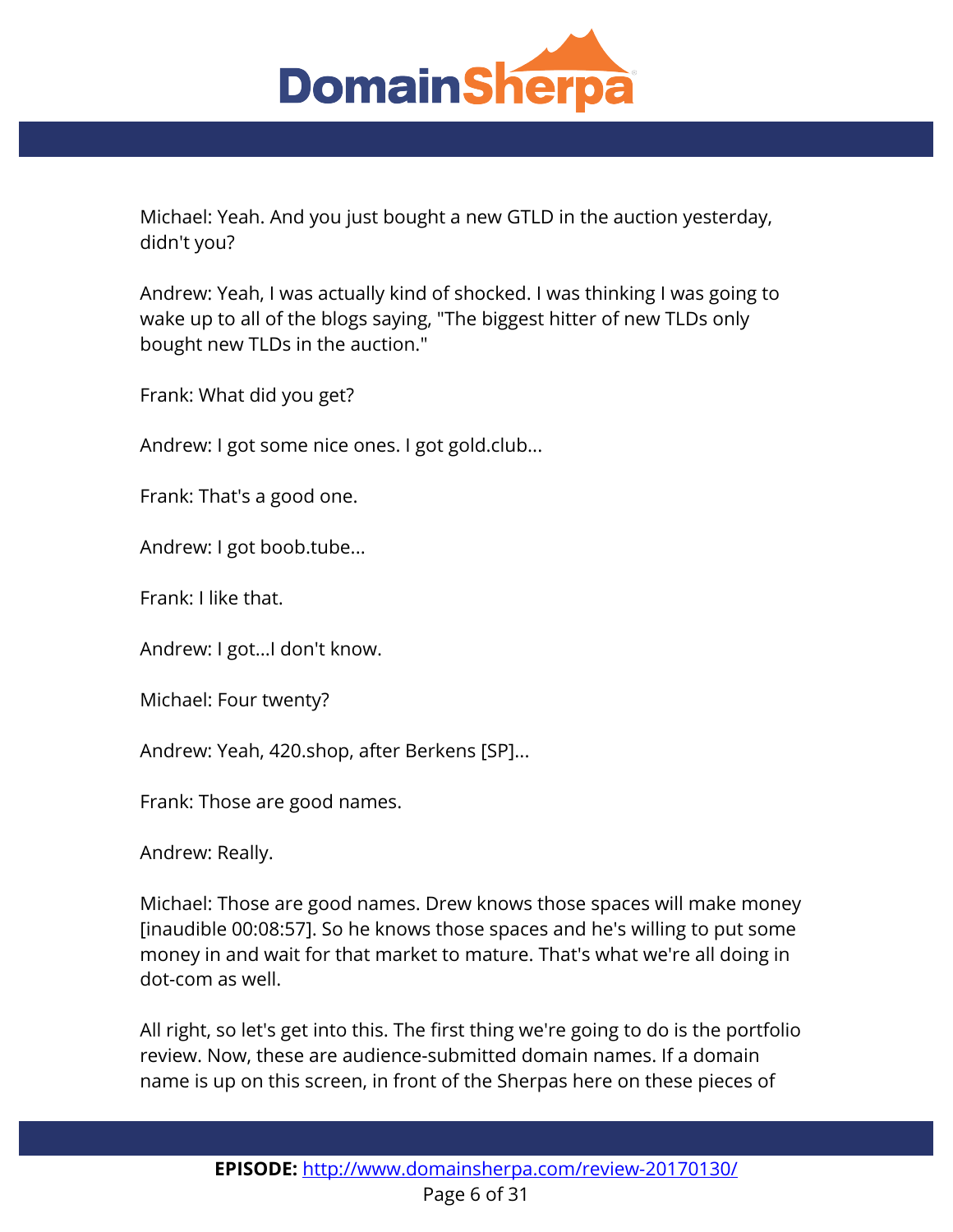

paper, these are domains submitted by you guys. One domain per person. I've been promoting this on DomainSherpa for a while, the same list.

And like we do on the DomainSherpa Review, we want to get honest, constructive feedback from the Sherpas here. We want them to talk about what they like, why they like it, and what the retail price is. You guys already own it; we're not talking about wholesale anymore, but what the retail price is. We may also talk about...do you have cooties in Frank's tea?

Shane: [Inaudible 00:09:48].

Michael: Yeah, they're [inaudible 00:09:51].

Andrew: Twelve years of [inaudible 00:09:52].

Michael: And if there are domains on here that the Sherpas say, "I wouldn't maintain that in my own portfolio," hopefully, they're going to share that as well. If we're lucky, one of the Sherpas is going to love one of these domain names and is going to make a cash offer here on the spot. No commission, no nothing. It's just pairing up, making a love connection, here is what I'm trying to do. Last year, I think an offer was made...two years ago, last year, an offer was made...

Andrew: I made a lot of offers. We made a lot of offers.

Michael: Yeah, I don't think anybody's taking them. So let's start with you, Andrew, on the far side. What on this list appeals to you? What do you think is a good buy? Like, you're proud of the investor audience here for picking these domains up?

Andrew: Obviously, it all comes down to what do they have, right, and we don't have that information. So just going off of the name itself and potential value of that name, assuming that they purchased it right...as much of these in here I kind of like, a few I don't...Immediate.com, I think that's a great name. That's probably the one that stood out to me the most just because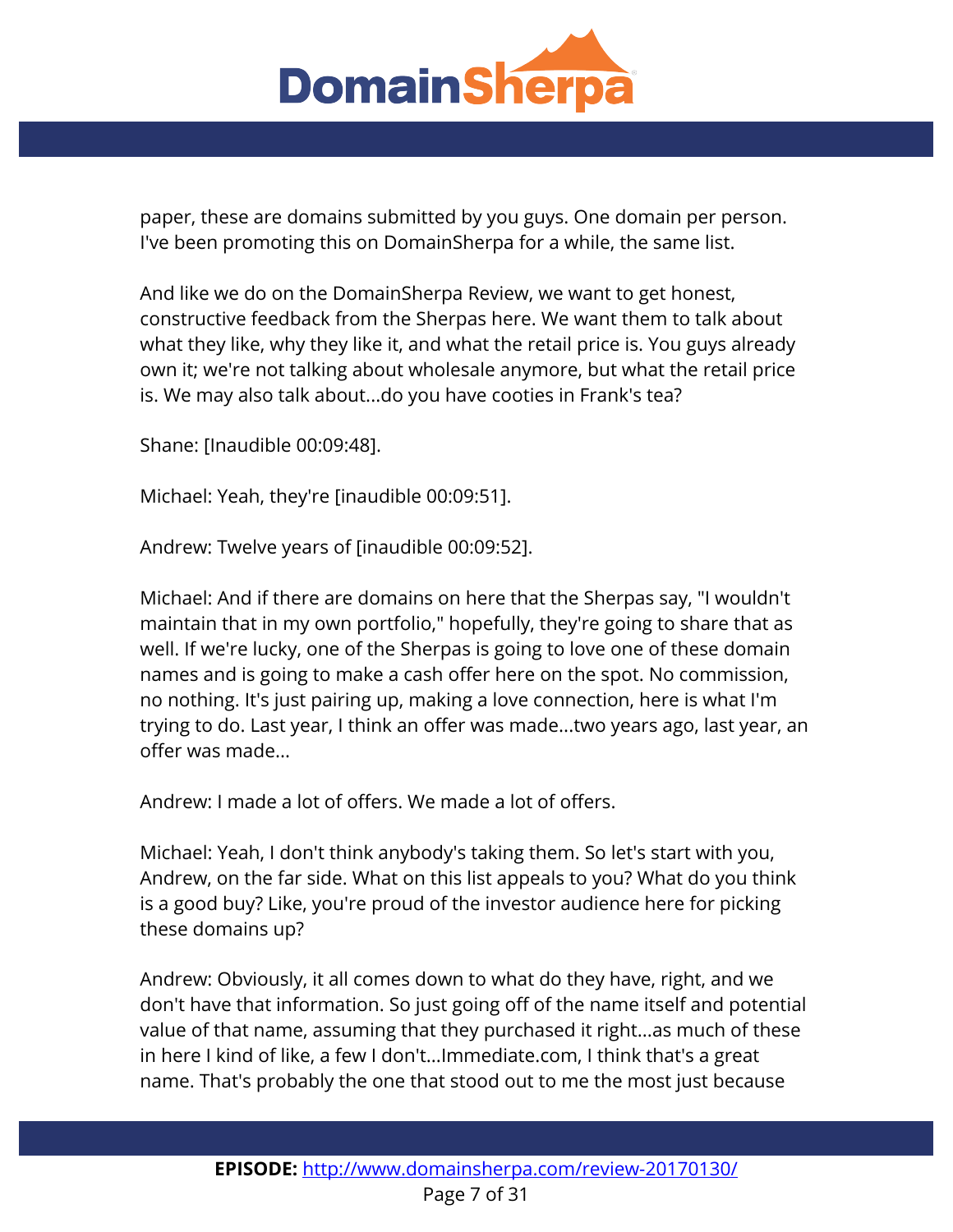

that's the kind of culture we live in. Everybody wants immediate gratification, they want to order something and have it now. Immediate.com, I can imagine that being...

Frank: How do you spell it with two M's [inaudible 00:11:09]? I didn't know the name was like that. [Inaudible 00:11:12].

Andrew: Yeah.

Michael: So before you move on from Immediate, if you owned it or you were representing it with MediaOptions, what would you ask on that retail?

Andrew: Probably, I'd be asking for \$250,000 and looking to get \$75,000 to \$150,000 is probably where I'd expect it to sell. I think Frank makes a valid point; not all one words are created equal, and it's maybe a Tier 2 just because it's got the double-M. It's not so easy to spell, it's a little bit long. But I do think that it's very...I don't know the word, but it's good for the current culture. It's good for the needs of...

Michael: People are trending towards, like, "I want my Amazon package delivered in an hour." People want stuff immediately.

Andrew: Yeah. I like PublicEye a lot. I really think that that's just a great brand, particularly with all the security and the "1984" stuff that's happening in government today.

Michael: So for monitoring, for...

Andrew: Yeah, I don't know, home security...

Michael: Home security. Public security...

Andrew: Cybersecurity. Any form of security. It's a watchdog.

Michael: And what would you ask on PublicEye?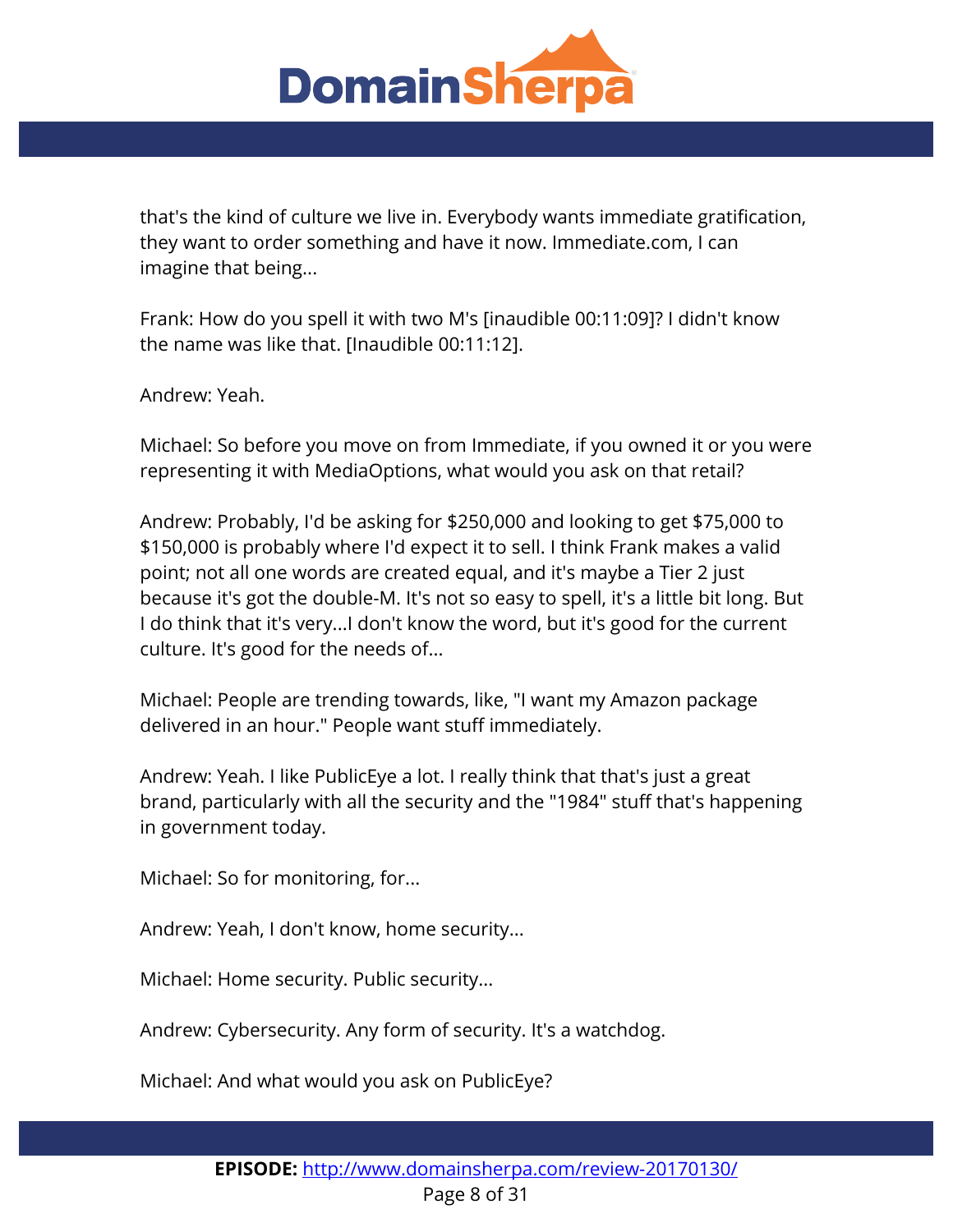

Andrew: Probably, I'd ask, like, \$35,000, and I'd be hoping to get \$18,000 to \$25,000.

Michael: Yeah. So here's a great example. I gave the Sherpas...I ran the names that were submitted through Estibot, because I like to pull out all the information. It's easy to look at, whether it has advertisers, how much the exact match search volume is across all the search engines. So they're looking at this, and you look at PublicEye, and here's a great example. It's almost like a brandable. It doesn't have much of a valuation, not much...it's got 5,000 exact match searches per month, which isn't bad. But it's a \$30,000 brandable domain name.

Andrew: Yeah. It's in that order of magnitude. And there's a few really obvious ones. Rat.com, I think, is a really big negative. I can see that going for a decent price.

But I'm going to throw out Drone.in. For whatever reason, that just kind of popped out to me on the list. It's like...I don't know anything about the dot-in market at all, but it's a drone, it's one of the hottest markets out there, and it is a growth market. And so, I don't know necessarily, but I would imagine there are drone manufacturers [inaudible 00:13:43]. I could easily see that being...selling to a drone manufacturer, a hobby shop, whatever. Somebody in this space for...again, I don't know what dot-ins go for, but I would imagine somebody who's basically willing to pay \$50,000 or \$25,000 for that name.

Michael: Yeah, again, it depends on who the buyer is and in what market. And if it's primarily Indian buyers of that, it's going to be affected by that market versus the U.S., or whatever geographic area.

Andrew: Yep.

Michael: All right, thanks, Drew. And you did mention Rat.com, three-letter, a little bit negative. What would you think that...you know, the three-letter market, this is a word...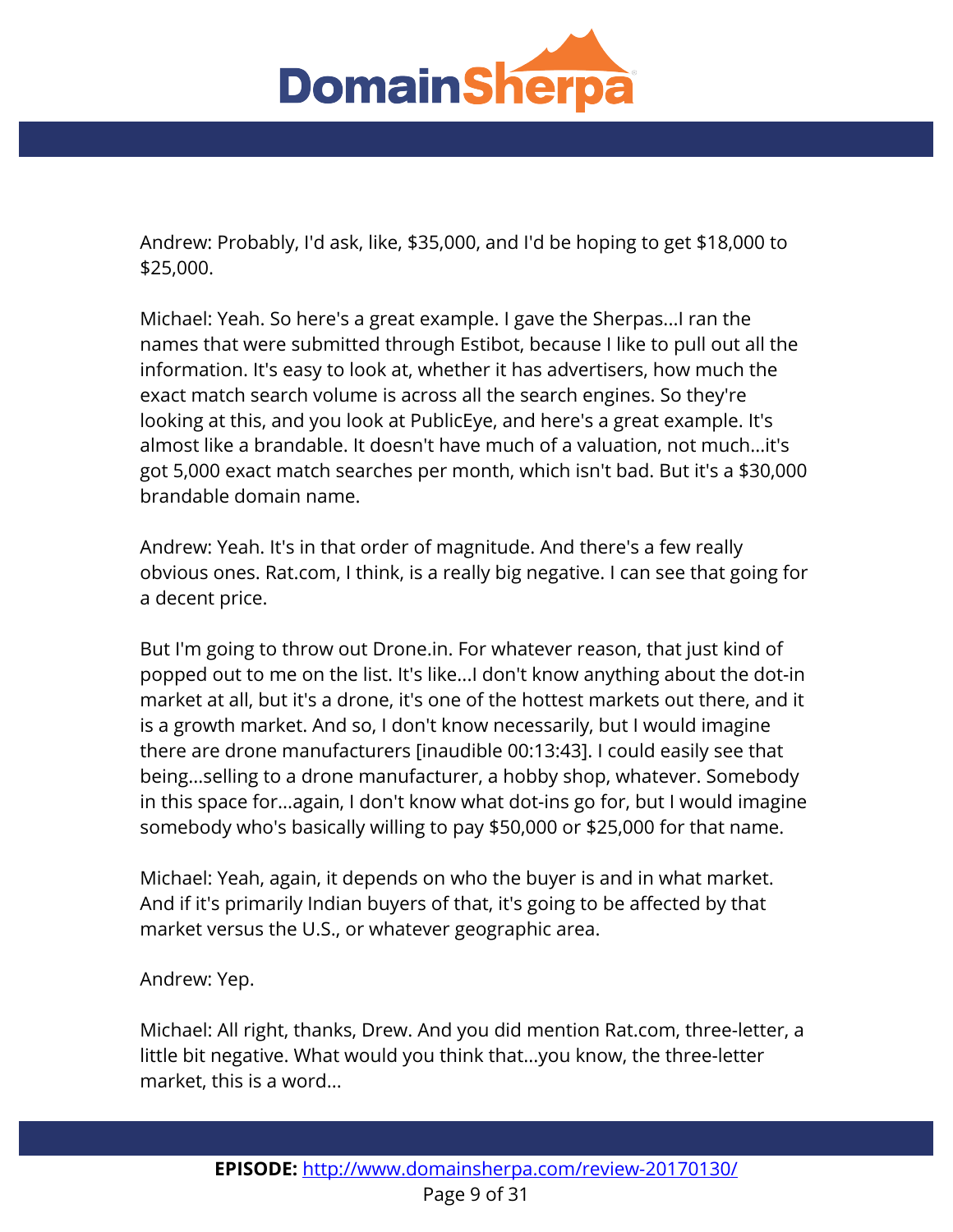

Andrew: Yeah, so the pronounceable and, particularly, one word, three-letter dot-coms are quite hot right now. I think the wholesale price is probably around \$75,000. And the reason I don't love Rat.com is because it's one of those names where I think that there's very little margin between the wholesale market and what the end user would pay. So if you bought that right, if you had it for some time or you bought it, great name, a phenomenal name. You've got great store value. But if you're buying at \$75,000, \$100,000...if you've got to hang to that for five years, [inaudible 00:15:06] a lot of margin. Unless stars align, which in this industry, the stars do align.

Michael: Yeah. And so what I try and do is take this Sherpa panel that's been doing this for so many years, and it's a gut instinct to them, I try and put it into terms that I think newer investors need to understand, is that Rat.com's wholesale value...Drew was saying that you could probably sell this to another investor for \$70,000. It's a word, it's three letters, it's short. Dictionary...it's got a lot of positives, it meets a lot of the characteristics of valuation. But it's negative as well, and there's probably not much of a margin between the wholesale value, what you can sell it to Drew for, and the retail, what a company might want it for. And so, that's why he didn't talk about it first off the bat, it didn't have a positive connotation. Thanks, Drew.

Let's go to you, Frank. What do you like on the list?

Frank: You know, ClosetDesign really jumped out at me, and that's just obvious. So many closet companies, a great online, shippable, flat pack item. It just feels right. And then I like...actually, what jumped out at me was, obviously, Online.shop. That's one of those big ones that just looks good, it sounds right, it's a great search term, but ultimately doesn't necessarily mean a good brand because it's so patent [inaudible 00:16:15]. Preserve.life, I like that, too. SmartUpgrade, as I don't really know much [inaudible 00:16:23]. Names like "Rat" that seem good but maybe just aren't Numb, it's just a great word. But it doesn't have an incredible, positive connotation. It doesn't feel necessarily that great. So I put those in a lower tier...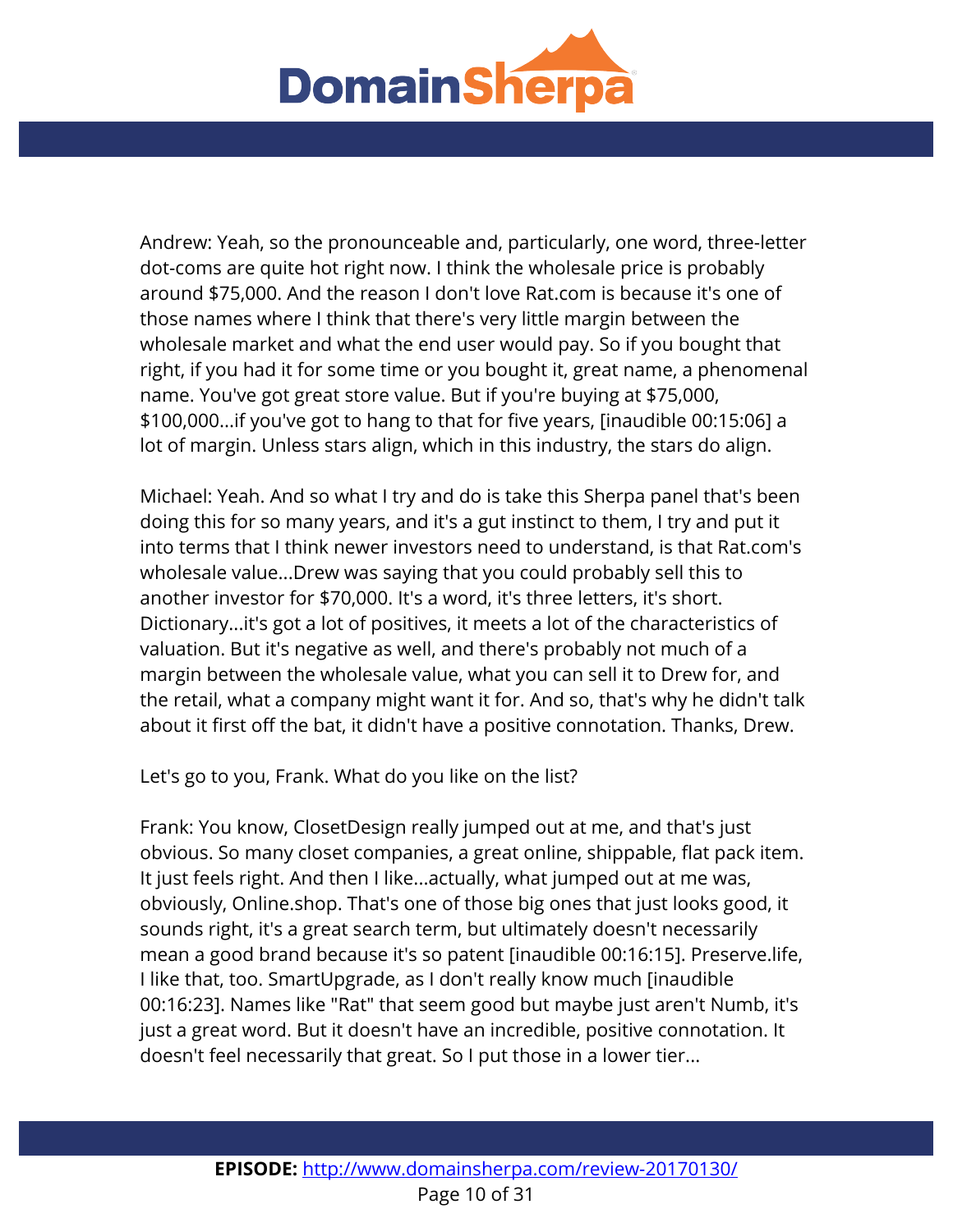

Andrew: Unless you're [inaudible 00:16:42].

Frank: Yeah, exactly.

Michael: All right, so let me ask you. A lot of people in here...like, "Frank said that my domain was worth this much,"...I didn't pick. So let's talk about [inaudible 00:16:51] ClosetDesign. It has an EstiBot value of \$184,000, and it's a keyword.

Frank: It is indeed. I think that EstiBot value is a little high. I think you could probably turn it in the \$50,000s...

Michael: \$50,000s?

Frank: And I'd probably ask over \$100,000, try for it. \$90,000, something like that.

Michael: Online.shop?

Frank: Online.shop, you know, I really like that. I think that's one of those...so I'm gonna assume, and this is very important for those watching this, what is the renewal risk. Not all names in the renewed spaces have the same renewal risk. But assuming...and I think dot-shop is [inaudible 00:17:22]. So assuming that this dot-shop has a renewal price of whatever, a fixed low price, \$40, whatever, I would think this is like a \$20,000 to \$30,000 name, and I would hope to be able to buy it for \$5,000, something like that. So there's no money to be made there.

Michael: Yeah.

Frank: And also PublicEye, I saw that.

Michael: Yeah, I appreciate you picking some other names, but Preserve.life, you're looking at that as [inaudible 00:17:51] or...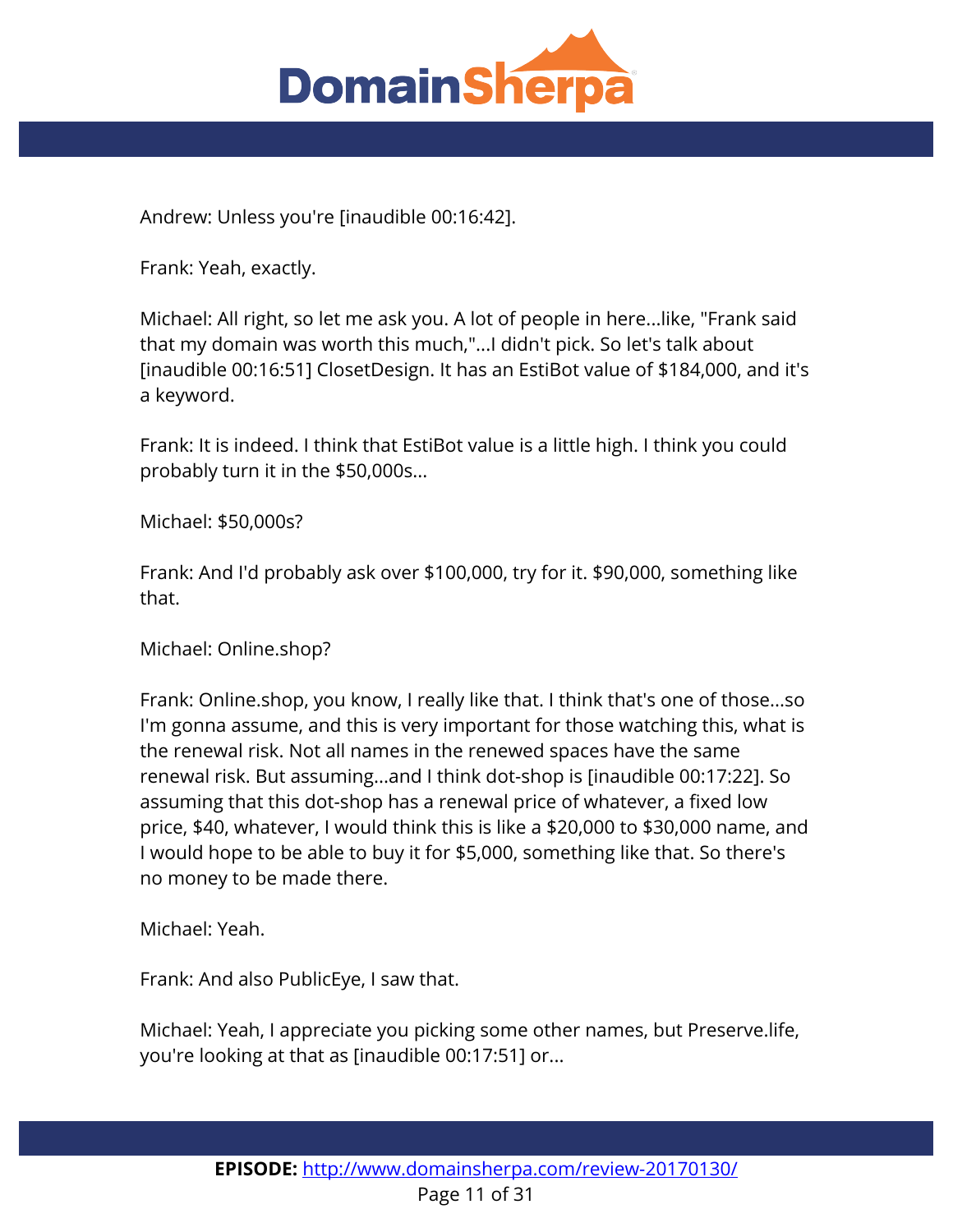

Frank: Preserve.life, there, I would have thought they would have gotten it for registration price and...

Michael: Retail value?

Frank: A few thousand dollars. \$5,000 is a great [inaudible 00:18:00]. Somebody else is going to pour money in the platform, so there's more weighted value in here.

Michael: SmartUpgrade?

Frank: SmartUpgrade, I kind of like that. I think it's a good \$30,000...\$38,000 ask, sell in the high \$20,000s.

Michael: I love how you just like...pick these numbers. It just feels right.

Frank: I've seen it so many times.

Michael: Yeah. Then you mentioned Numb.com, and I can't remember who gave this to me, but...

Frank: I think that that...

Michael: Slightly negative, like Rat.

Frank: I think that sounded a little desperate. Like, "Wow, that names are indicative of a dot-com," and they're right. But to Drew's point, the delta between the...the market is maturing. You hear more investors speculate, there's people putting money into work in this space. I think it shows, it shows. As more people kind of buy names, there's actually a real market developing where people will, "If Drew doesn't buy it, Frank will," or somebody else. And so, I think that floor is increasing. It doesn't necessarily make the ultimate value of a name higher. It just means that there's a ready and willing domain to buy [inaudible 00:19:04].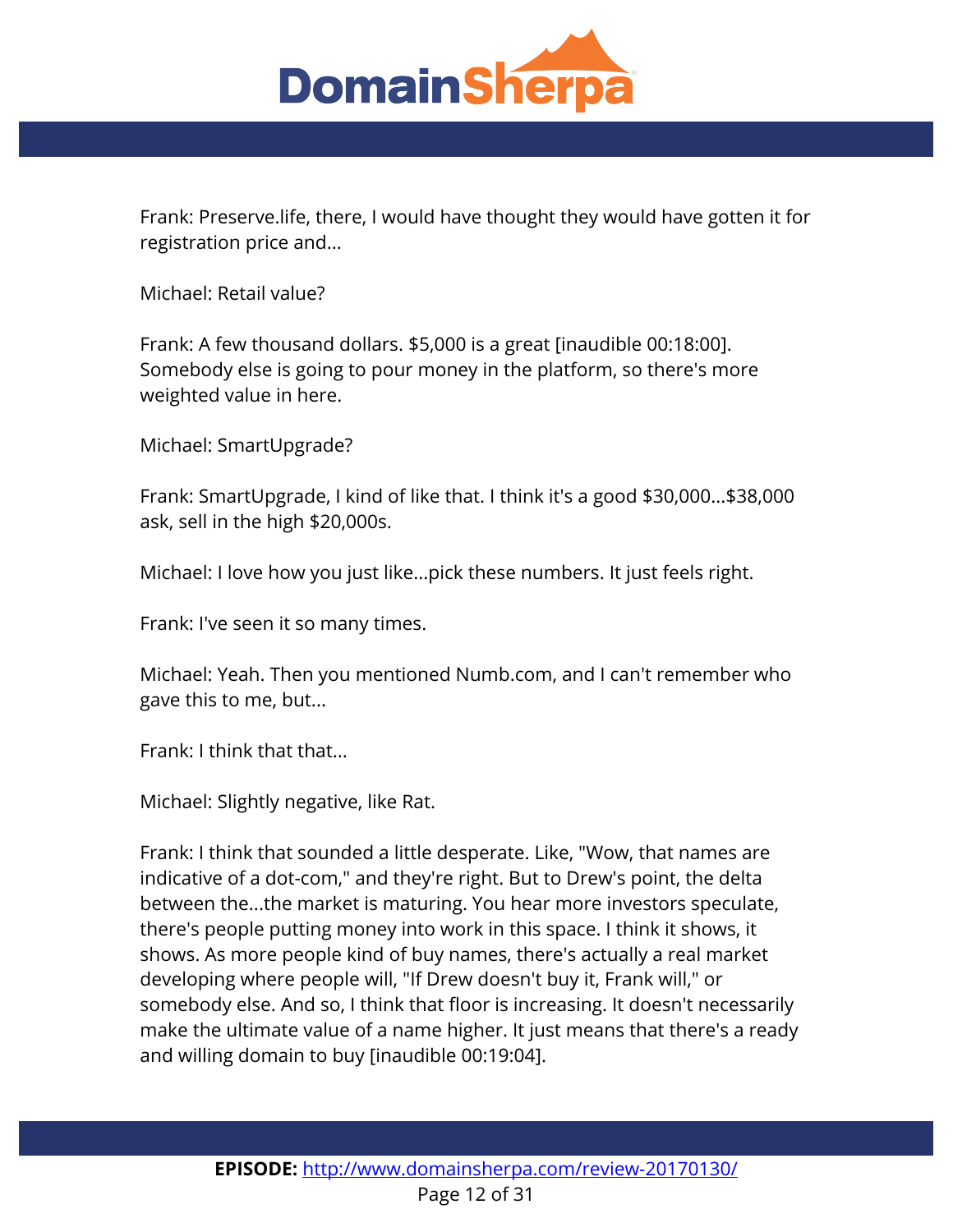

Michael: And what would you put the retail price on that if you owned it today?

Frank: You know, it's so tough. I've got to pay \$50,000, and I would also think that...versus asking, we'd probably ask...

Michael: Yeah, versus asking.

Frank: Exactly.

Michael: And so this would be one where the retail and the wholesale sort of gets compressed as right, and you'd probably be happy with...

Frank: You know, a very tough call. I'd be happy with \$50,000. I think this one's closer, retail and wholesale are closer than [inaudible 00:19:36]. But just, [inaudible 00:19:40] mention here, somebody mentioned on her that...

Michael: Shane might mention it.

Shane: Late to the process.

Frank: A good example is Self.pub. I don't get that one, that doesn't...

Michael: That's not [inaudible 00:19:53]?

Frank: Yeah, so, not strong enough, you know what I mean? Pubs being used in pubs and bars. I get it, maybe as a good pointer. It still has value but I would go that high on that one. U4Energy, let it go.

Michael: Okay, all right. I'm gonna come back to you and ask you what you wanted it to be as far as numbers. Shane, let's go to you. What do you like on the list? You can mention one somebody has already mentioned.

Shane: I'm gonna say it's because I'm getting a little after these guys. But I'll say one thing about Rat, for instance. There's a new generation coming up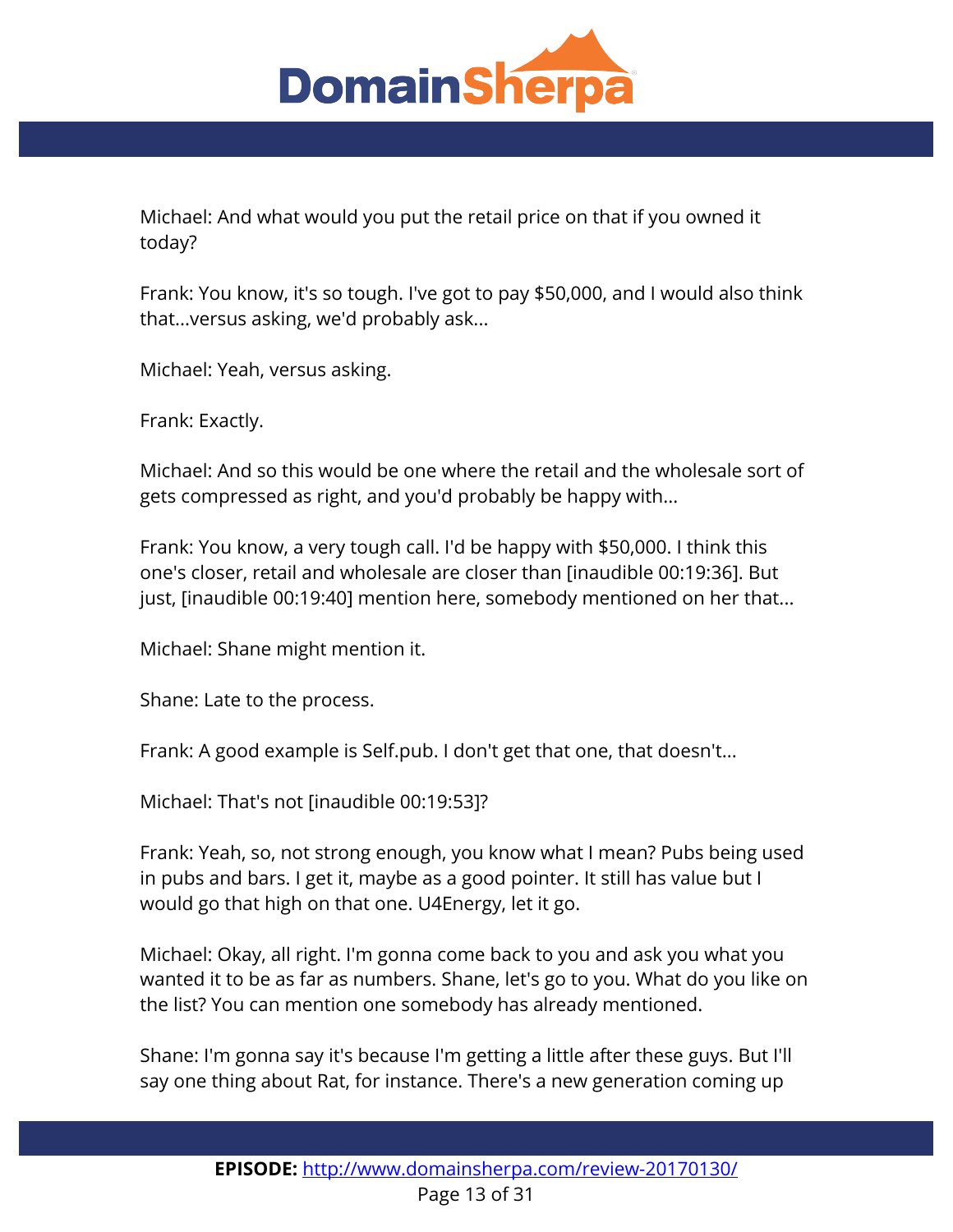

that doesn't, maybe, have the same [inaudible 00:20:28] ones that we have on certain names, that we think that would be terrible but they don't care. So, Rat, do it. Like, young kid to be some kind of brand, I think it would be cool to them. So we're thinking it's negative, then at night you hear me talking about something...

I got a 17-year-old daughter that is a fantastic person. She doesn't watch TV. She doesn't do any of the things that we did and we think are good or bad. It's a whole 'nother world. So it helps on some of these things, where I'll say "Rat" and I'll think that's terrible, and she'll go, "Oh man, that's cool."

Frank: No, she'll say, "That is you, dad!"

Shane: Yeah, exactly.

Frank: [Inaudible 00:21:01].

Shane: Yeah, so I look at things a little different, and I'm still looking at two sides because I'm an actual retail brick-and-mortar, who has to look at how much would I spend. I'm not a huge company, but these companies are buying names, and they're branding.

And so, Online.shop, to me, is too generic. That's not my company. That's a...if I'm a company, Online.shop's not where I'm going. I'm thinking of something else that represents me. ClosetDesign absolutely represents thousands of people that do that business. So I think that is generic, but yet represents. The other ones are just too plain. The PublicEye represents...

Another market that a lot of us are in...you know, I represent a little different than these guys. I'm doing it part-time, but there's a huge market in that [inaudible 00:21:53] name like Jitsa, a five-letter dot-com, that can be purchased, perhaps, under \$100, and sells quite often for \$2,800 or \$3,800, and you can...that's a great market still. My best sales this year have been Jeejo, J-E-E-J-O, five letters, to companies that are already named that but may be in a different country. It's short, it's under \$5,000...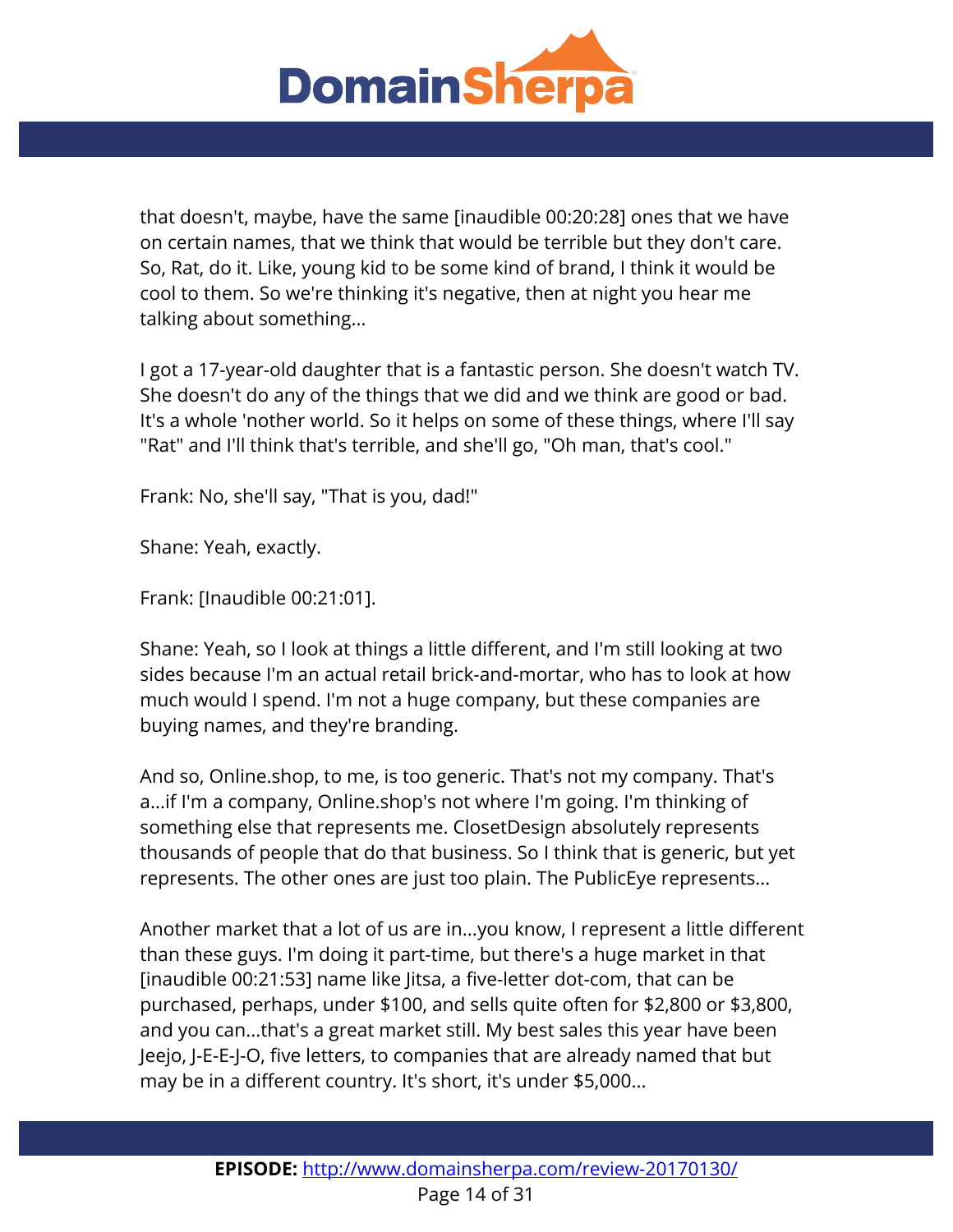

Frank: Could mean something really cool in Thai.

Shane: Exactly. So that's a great opportunity, I think, in price to profit, where the ratio is fantastic on names like that. Are they gonna sell...is it Rat or PublicEye? No, but if you can build a portfolio of that there's an opportunity to put it in there. So I like a name like Jitsa.

The other ones, Drone, I think, is great, and I agree with Drew that I see where Drone might get excited, I see [inaudible 00:22:44] get excited. You can't lose right now. But long term, I'm not sure. I also...

2.cool, that's a pretty neat looking name. I don't know the renewal on it, I don't know...Like, 2.cool, if I saw that on print media...and that's how I think. If I'm driving down a highway at 65 miles an hour, and I'm gonna place my brand up there, are they gonna remember it? Because that's...It used to be a 1-800 number, "I gotta get it." Now, what we sell is what they're using, and I put all those names up there, I'm not gonna remember HealthyDessertsNow, I'm not gonna remember CompanionsToGo, but if I saw 2.cool, I mean, I would remember that.

Michael: Yeah, and thanks for seeing that. I ran it through Estibot, and I think it doesn't appraise single character or number or something. So I scripted it out of here, and I saw that and I forgot.

Let me ask you about a couple CCTLDs. One of the comments that I got from an audience member, somebody in the Sherpa network was like, "Everything's dot-com here. What about the CCTLDs?" So we did talk about dot-in. We've got a couple other CCTLDs: Disco.com.au, and we have USA.pm, I'm not even sure what that is. Frank, what do you think about those? Do you have any CCTLDs in your portfolio?

Frank: CCTLDs are tricky, you gotta be careful there. But I know, for example, [inaudible 00:24:07], who is moving towards granting the .au and [inaudible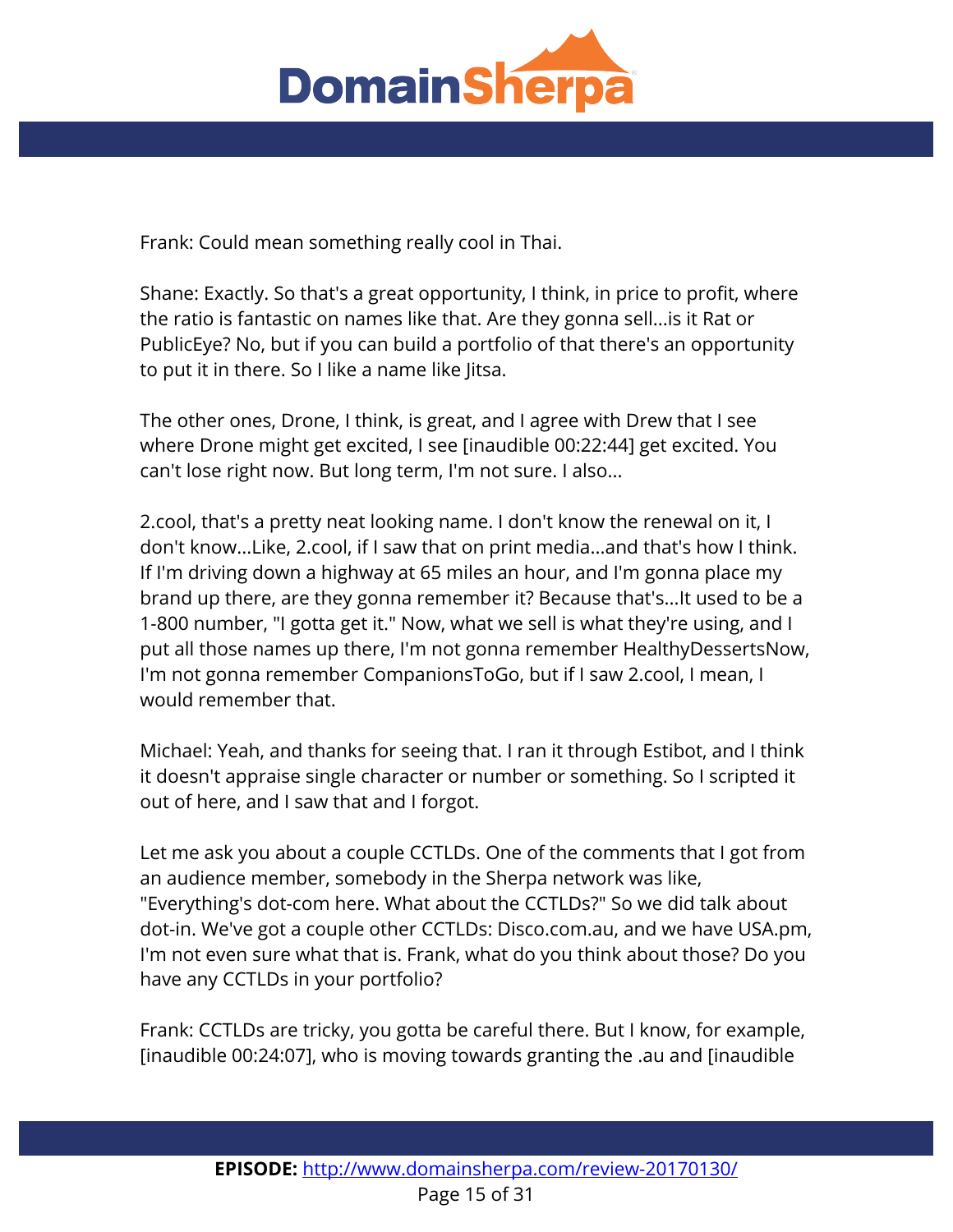

00:24:10], so if all your Disco.com.au would also be [inaudible 00:24:14] Disco.au, well, that also [inaudible 00:24:17].

Michael: Do you have the same gut feeling around the value of Disco.com.au as you do .com?

Frank: I'm a big .ca holder, you know, a lot of generic .cas like Happy.ca, [inaudible 00:24:29], big, big, big words, and we sell those. They're not as strong [inaudible 00:24:36] as .coms. I think .com.au does better in Australia than dot-ca does in Canada. We've got the comparable population base. But I think the reason is just distance removed, shipping, isolation, currency, whereas in Canada I think it's lumped in with, "That's the 51st state."

Michael: Yeah, we love you guys. So, USA.pm, what do you think about that one, Frank?

Frank: You know, I don't feel it, but I like that it's "USA". That's certainly a really good...and if you were running it at nighttime, cable [inaudible 00:25:09]. But it's not an anchor site for any new start-up [inaudible 00:25:14]. That doesn't mean it doesn't have any value, it just means you gotta use it...use appropriately.

[Inaudible 00:25:20] we see more...one thing that we've learned being registerized, holy mackerel, do companies have a lot of domain rules. Big domainers are even medium-sized companies. They have 5,000-7,000 names. It's not unusual for a modest-sized company like a big network...USA Network might have 10,000 names. They're all used for different projects, this and that, [inaudible 00:25:42] because 50,000 names is just astonishing, the amount of names that I'm holding.

Andrew: I just heard a conversation, somebody was telling me that this show is kind of just like social for me at this point, because at...most of our business is coming from those companies now. These companies have [inaudible 00:25:59] 5,000, 10,000, 20,000 names, and they've accumulated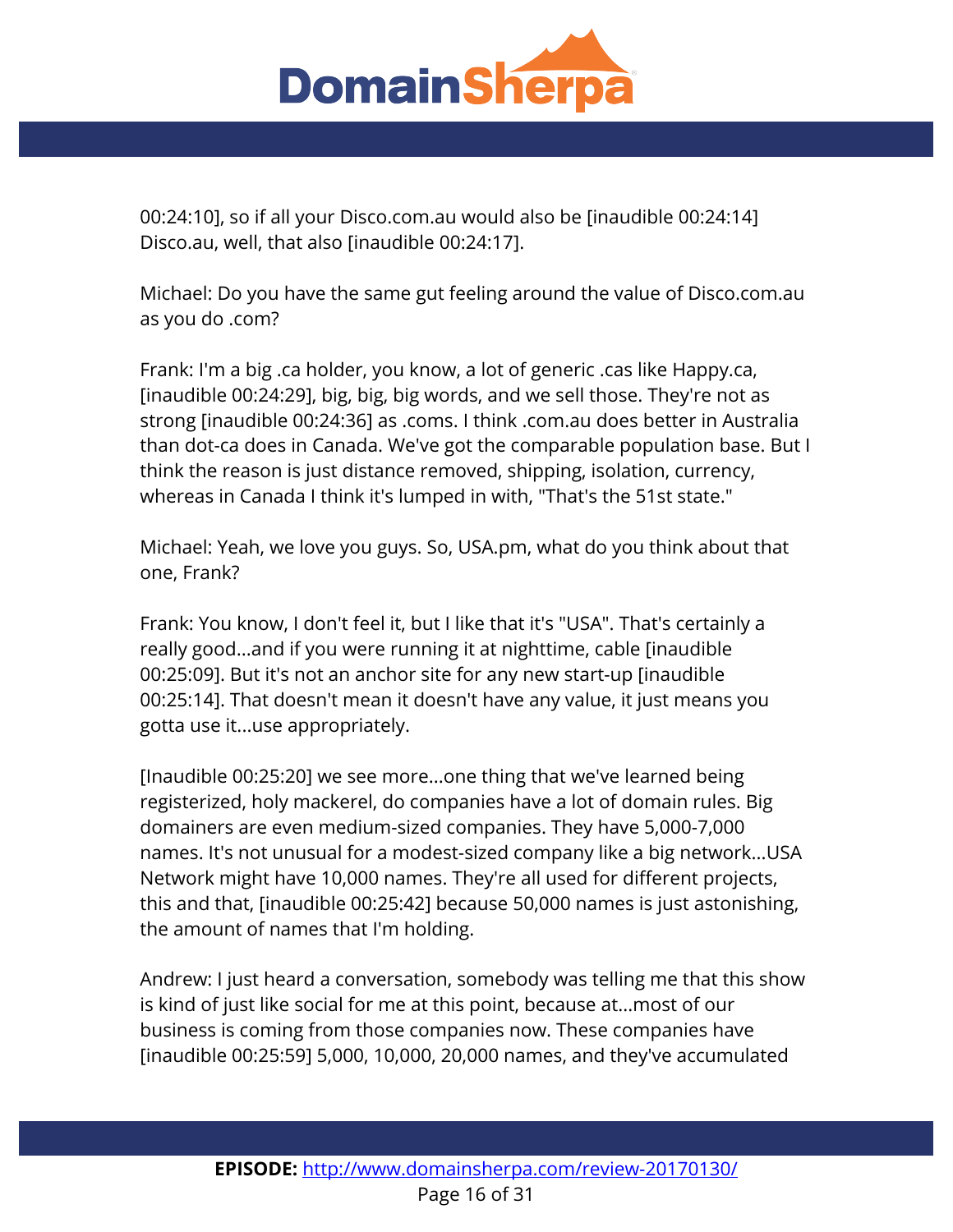

through acquisitions of other companies, accumulated through defense [inaudible 00:26:06] and purchases and opportunistic...

Frank: What the legal part doesn't want and the marketing part often does, USA.pm...

Shane: Sometimes we're fine up here because they're starting to...price is getting to a point where they're actually starting to think about selling at some point.

Andrew: That's a great observation. All of our business is coming from that kind of stuff, yeah.

Shane: Even I, little old me, talk to people, and they don't know they have it and they get in touch with a guy and, oh, yeah, they talk to him and then, you know, a year later, they're thinking, all right, when are we gonna sell some of these? We've kind of looked at what we have and, well, we just renew them.

Michael: Right, Drew, let's go to you. One name that, if you have in your portfolio, your personal portfolio, you like, and you're reviewing them yearly, like, "Yeah, I think I'm gonna drop this one this year," what do you think?

Andrew: VwgasFever, that goes out the window.

Michael: VwgasFever.com, because why?

Andrew: You know, I don't...I'm assuming there must be some kind of publicity reference to gasFever because of that whole tracking scandal. I actually have no clue, that was just what came to mind. But I don't know, it has zero value anyways, and then it has, potentially, a trademark-infringing name. There's no value.

Michael: Okay. Frank, what about you? One name that stands out to you that you can keep.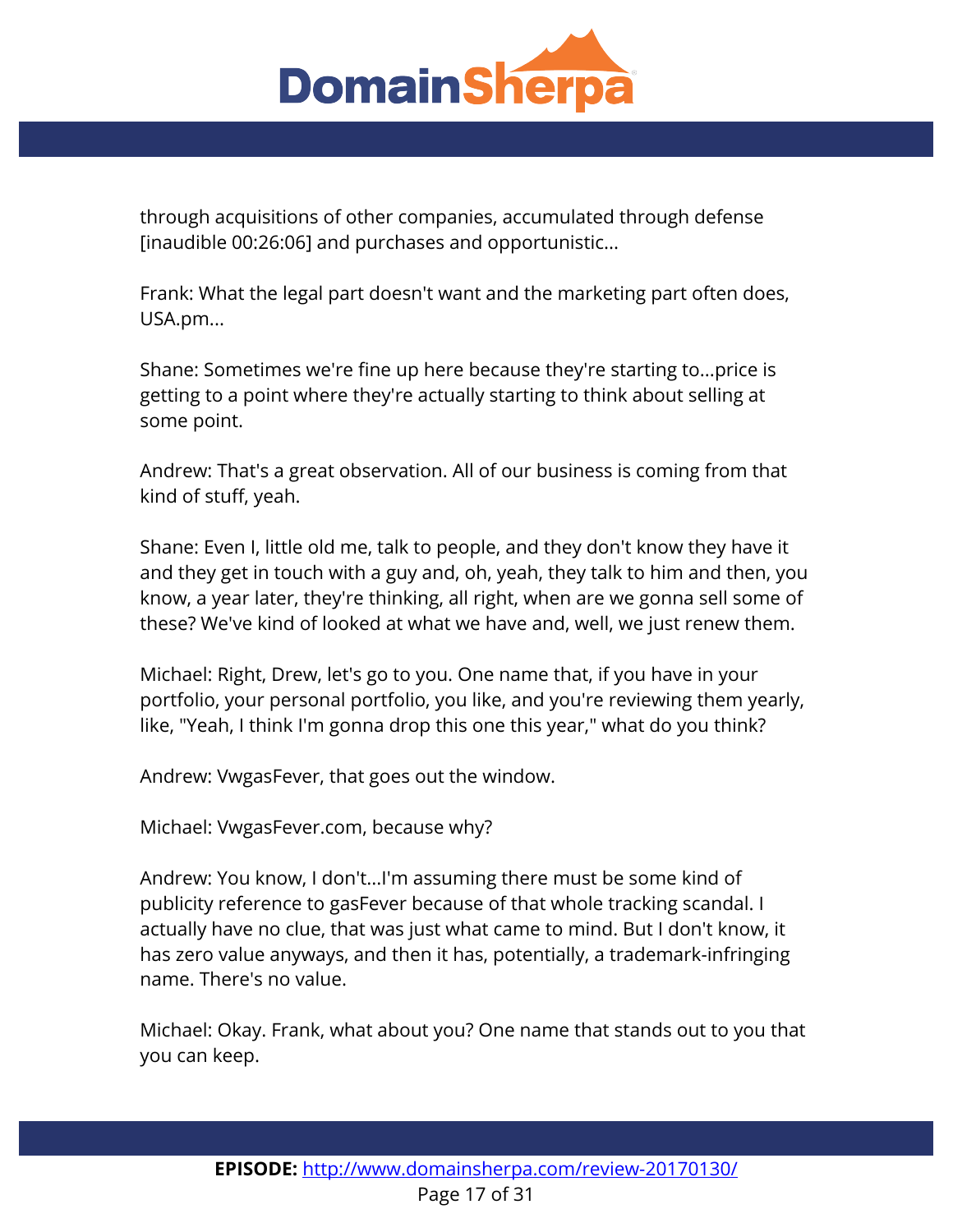

Frank: I would say one that we do closer to him, because this is construction, is ItsGoodStuff. So, that's one of the names that looks just about good enough to keep, and we all have those. But, if you have a lot of names in your repertoire, that's one you wouldn't necessarily jettison, because it's kind of like "it's all good", but it's not there, and you kind of kick yourself and say, "Well, if I had to go [inaudible 00:27:50]," so you pay the renewal.

But invariably, I have names like this that I've literally had for 17 year, so I actually let them go. I see that name, I think about some of the first names I read here, and I should go through my own repertoire and just jettison it.

Michael: All right. Now, having said that, before we get to Shane, if you received one inquiry in those 17 years, or if it had traffic over a certain level and tell me what that level is - then you would keep it. So what's the threshold on [inaudible 00:28:20]?

Frank: That's a great question. We have names that get, what we call...we call it dim-level traffic.

Michael: The dim, D-I-M.

Frank: Noise in the background, you get this traffic in spite of yourself. People stumble upon the name. They're either curious to buy it, they're curious to buy a product that they think it is, something. The name gets a visitor from somewhere. And so, with a name like dim-level traffic, even at 10 [inaudible 00:28:44] a day, if it has any revenue, that kind of parked page that somebody's clicking on, cost-per-click ad on the page, you know there's [inaudible 00:28:52] there. But invariably, it [inaudible 00:28:54] if it receives, it, if it's ever received an inquiry, there's a potential buyer waiting on you.

But if you have names that get no traffic, no revenue, and no inquiries, you have a tree, in other words, falling in the forest that didn't really happen. This is more [inaudible 00:29:09].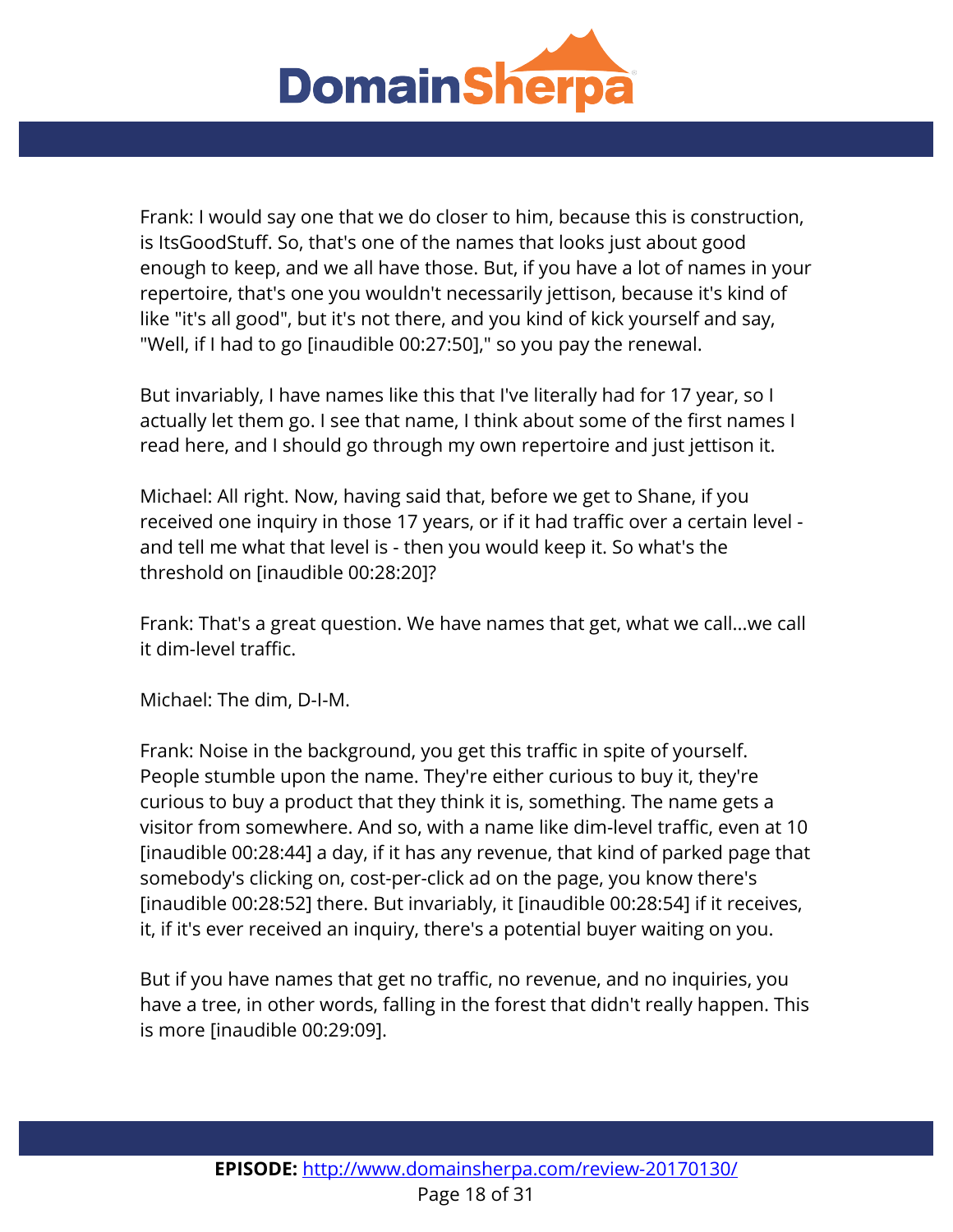

Michael: Thanks, Frank. Shane, let's go to you. What's one domain that, if you owned and wasn't getting any traffic or inquiries, you'd probably let expire?

Shane: I saw U4Energy. I...Again, Drew's gonna tell me that it was a 1986 name and that it's...something I don't know about it when I see it, it makes no sense to me. And it's the kind of thing that I would forget to turn off autorenew and stick it in my portfolio. My portfolio's full of that.

Michael: All right, Sherpas. Before we move on to the next section, any domain names on here you guys were like, "That's a winner, I'll make an offer right here, cash on the spot,"?

Frank: Yeah, there are. I'm gonna go first here because...there are actually three or four, but I don't wanna insult anybody because I'm...unfortunately, and I say this every year, that's the domain business, okay, and you gotta buy low...

Michael: You take an offer from a domain investor. So this is gonna be at the wholesale value.

Frank: [Inaudible 00:30:00].

Shane: And remember that you get so much credit for selling it to Frank.

Multiple: [crosstalk 00:30:06].

Michael: Frank made me an offer. Yeah, it was low-ball, but Frank made me an offer.

Frank: A quick run-off option here, and then the owner can still [inaudible 00:30:19].

Shane: [Inaudible 00:30:19].

Frank: [Inaudible 00:30:22]?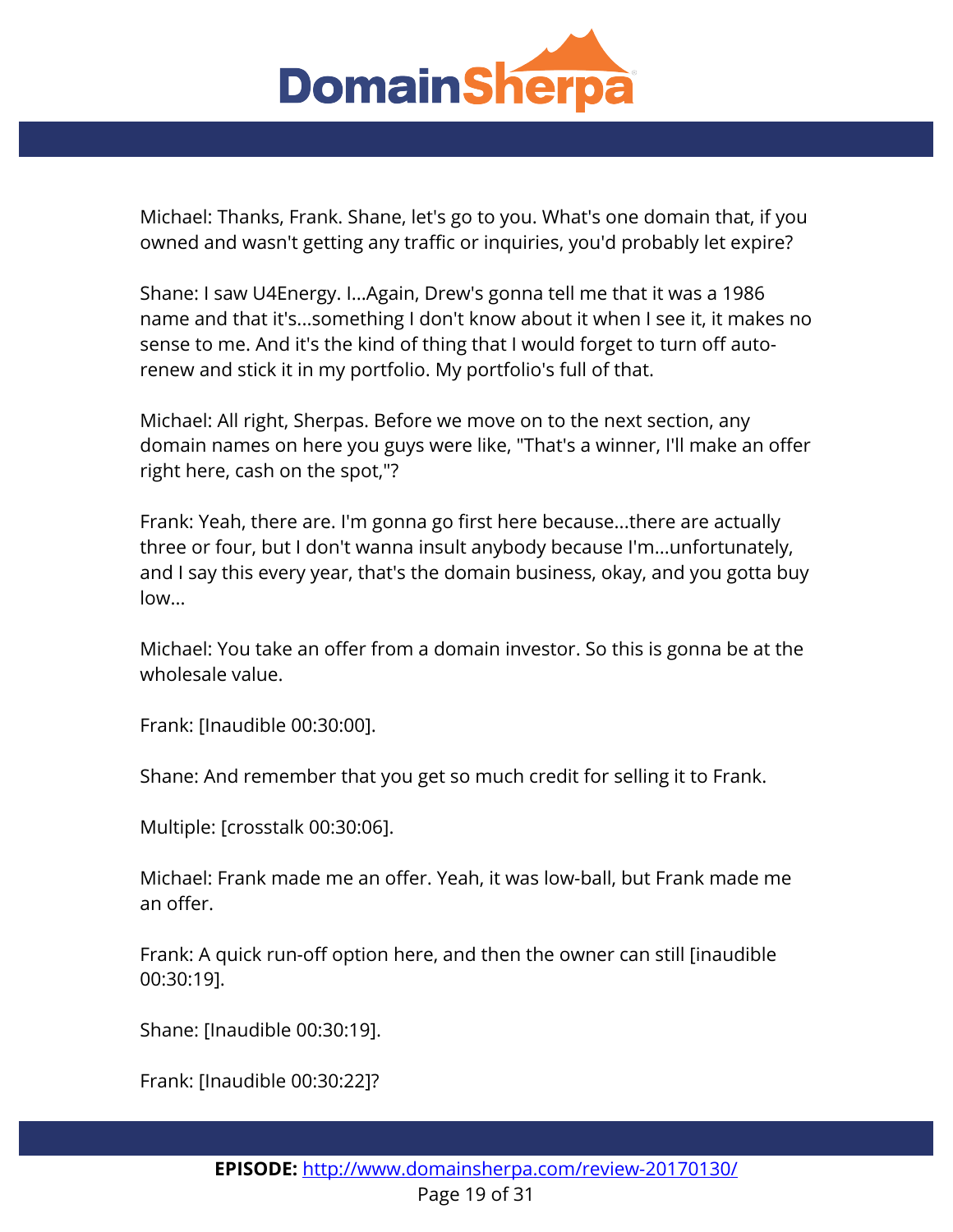

Andrew: All right, you start.

Frank: \$2,000.

Andrew: I'll go \$2,500.

Michael: \$2,500?

Shane: Yeah, I'll bid \$3,000.

Frank: \$3,300.

Andrew: \$3,500.

Shane: I'm out.

Frank: \$3,800.

Shane: This is a no-win [inaudible 00:30:37].

Michael: All right, so they're looking at the stats right now. Let me read the stats to you. [Inaudible 00:30:44] valuation 184, Frank said it was a bit high. The wholesale valuation...so if you actually go into Estibot and you put in more than one domain name, and then look at...download the .CSV, it'll give you a wholesale valuation, which is closer to a number that you might wanna acquire for. Sometimes it's low, sometimes it's high. Sometimes I get a wholesale valuation that's, like, \$400, and I'm like, ah, I just bought it for \$5,000. So...

Shane: I'm jonesin' up here, not having a beer in front of me. Like, I can't wait to talk.

Michael: \$18,000, \$5,000...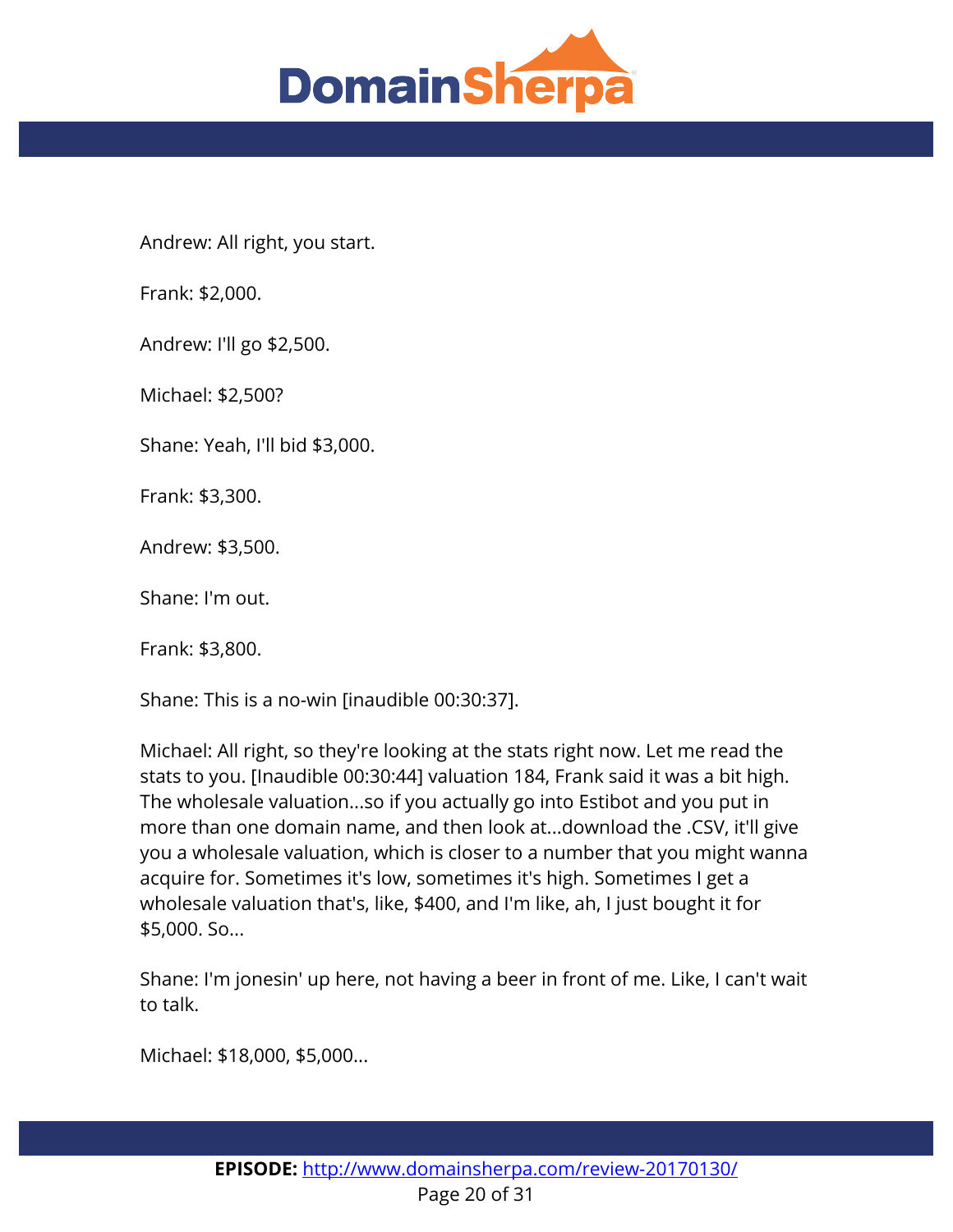

Frank: [Inaudible 00:31:13].

Michael: We've got a CPC at \$3.70 [inaudible 00:31:20].

Frank: No, I get it. But you know, it's a curiosity, my thinking I'm out at five is, you know, I love it [inaudible 00:31:29] it's just another one in the pile. But it is a good one in the pile, and if I give it another name you're like, yeah.

Michael: Who's got ClosetDesign in the audience? Who owns that? ClosetDesign...Designs or Design?

Andrew: Design.

Michael: Design, ClosetDesign. Who put it in? Oh, they're not here? [Inaudible 00:31:47].

Andrew: I need just to talk with them.

Michael: I know they paid \$18,000 for it.

Frank: That's an inkjet option personified, right, [inaudible 00:31:56] are in there, put it through in price and [inaudible 00:31:59]. That's the market with business-to-business, we've got the exact same things that are being [inaudible 00:32:04], all the money's made on buying.

Michael: Yeah, the money is made on buying. All right, any other offers you wanna make?

Andrew: Is the owner of PublicEye here?

Michael: PublicEye, who owns PublicEye? They're back there. All right, so we're gonna run an auction on PublicEye?

Shane: The reason he doesn't...he's not smiling is we're not shy.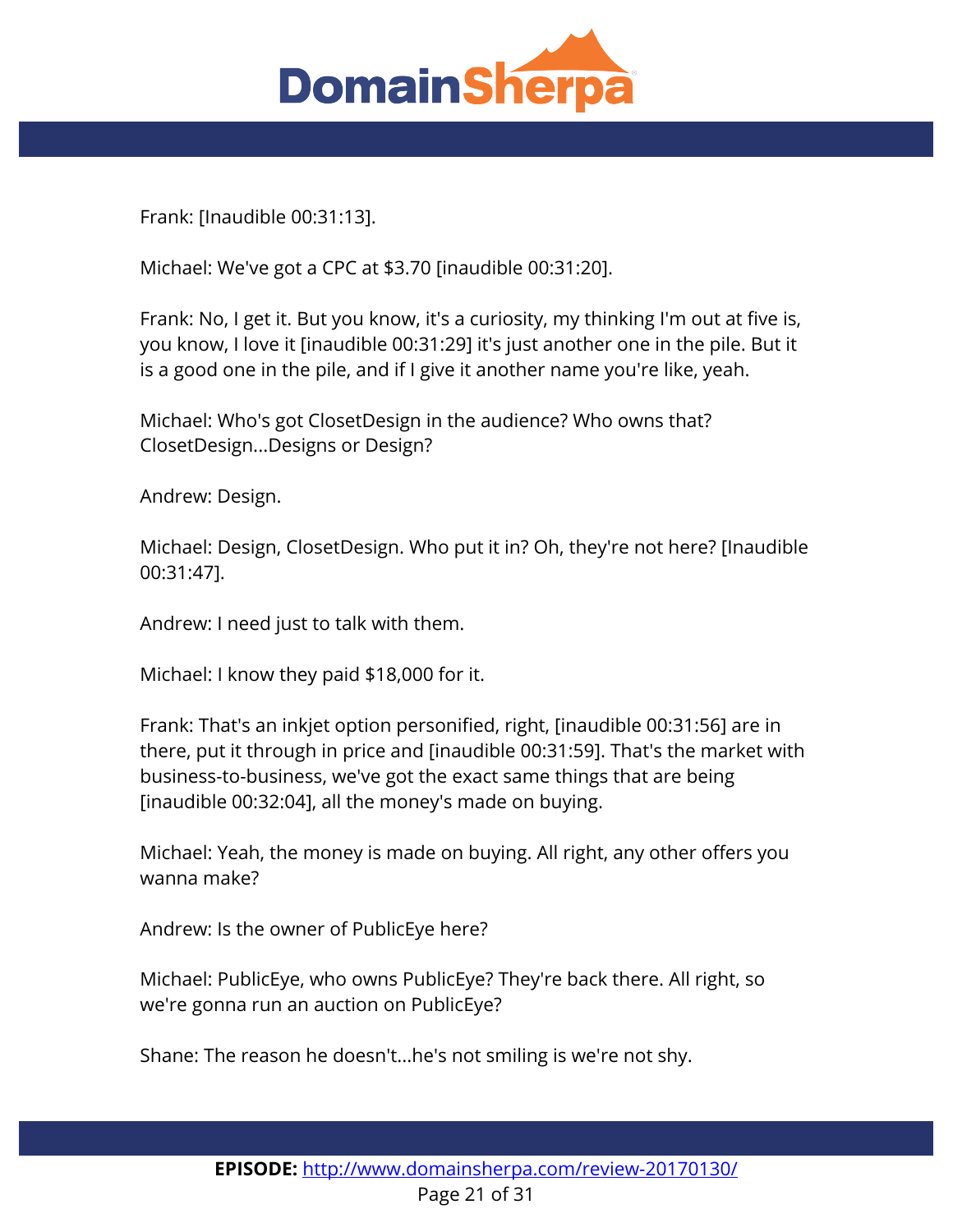

Michael: All right, what's the starting offer?

Frank: I'll start at \$1,000.

Michael: \$1,000, Drew, you'll take him for more than \$1,000. \$1,500?

Andrew: \$1,200.

Michael: \$1,200, Drew?

Frank: \$1,500.

Michael: \$1,500? Shane? Come on. \$1,500. Drew?

Shane: I'm fighting against...

Andrew: Okay, I'll go \$1,750.

Frank: \$2,200. And here, again, is my strategy, folks. I wear him down and I make him spend money on a name I didn't really want.

Andrew: Exactly, should have seen that coming. Oh yeah, I'm actually not [inaudible 00:33:01] for five.

Frank: Oh, I knew it!

Michael: That's [inaudible 00:33:04], man.

Andrew: Okay, so I got ammunition. I'll go \$2,500.

Frank: \$2,890.

Michael: Oh, do \$3,000. That'll do it, yeah.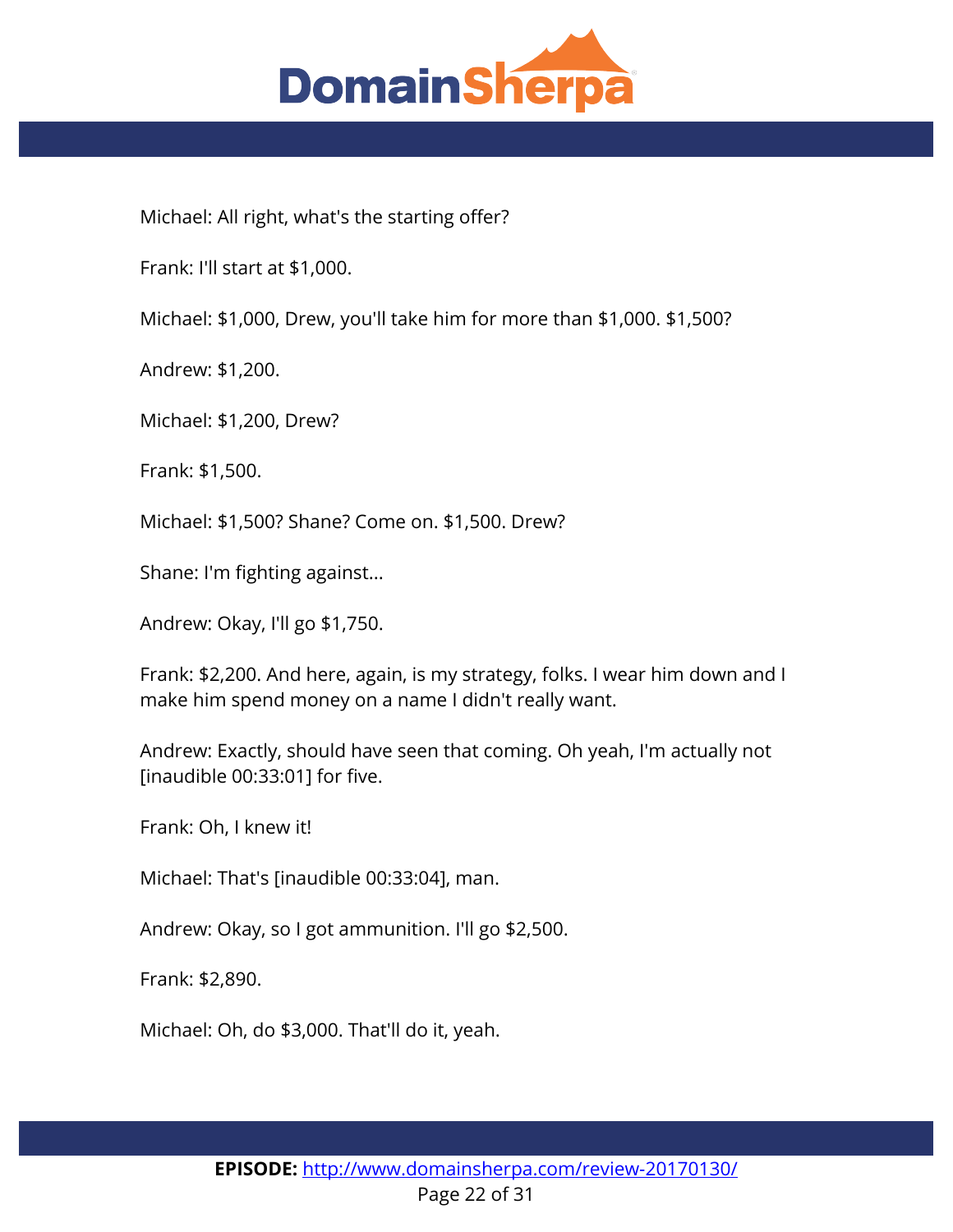

Andrew: \$2,890, geez, okay. PublicEye, PublicEye.com, all right. I'll go \$3,000, I'll go \$3,000. That's it, that's all.

Michael: Frank?

Andrew: [Inaudible 00:33:24].

Michael: Frank, Mark [inaudible 00:33:26] is a recent Sherpa. Talk about...

Shane: That's Mark's name?

Michael: Mark's name.

Shane: Mark doesn't need the money, so this is perfect.

Michael: \$3,000 is what's being offered, right, Drew?

Andrew: Pay for all your expenses in the show.

Mark: It would. I only have \$1,500 into it, so I appreciate it. However, I love the name. I love the fact that you guys like it and were willing to bid.

Michael: [Inaudible 00:33:52]. Thanks for sending that domain name in, Mark.

Frank: [Inaudible 00:33:56].

Andrew: [Inaudible 00:33:59].

Michael: He doesn't know, because he's got \$1,500 into it. He, like you, right, he bought them both. If he could have bought it and contacted people in the network, he could make \$1,500.

Frank: There lies the difficulty and virtue of the business, is there's liquidity, there are other buyers who see the same thing you see if they're good names. We all can...We're all getting better at telling the good ones from the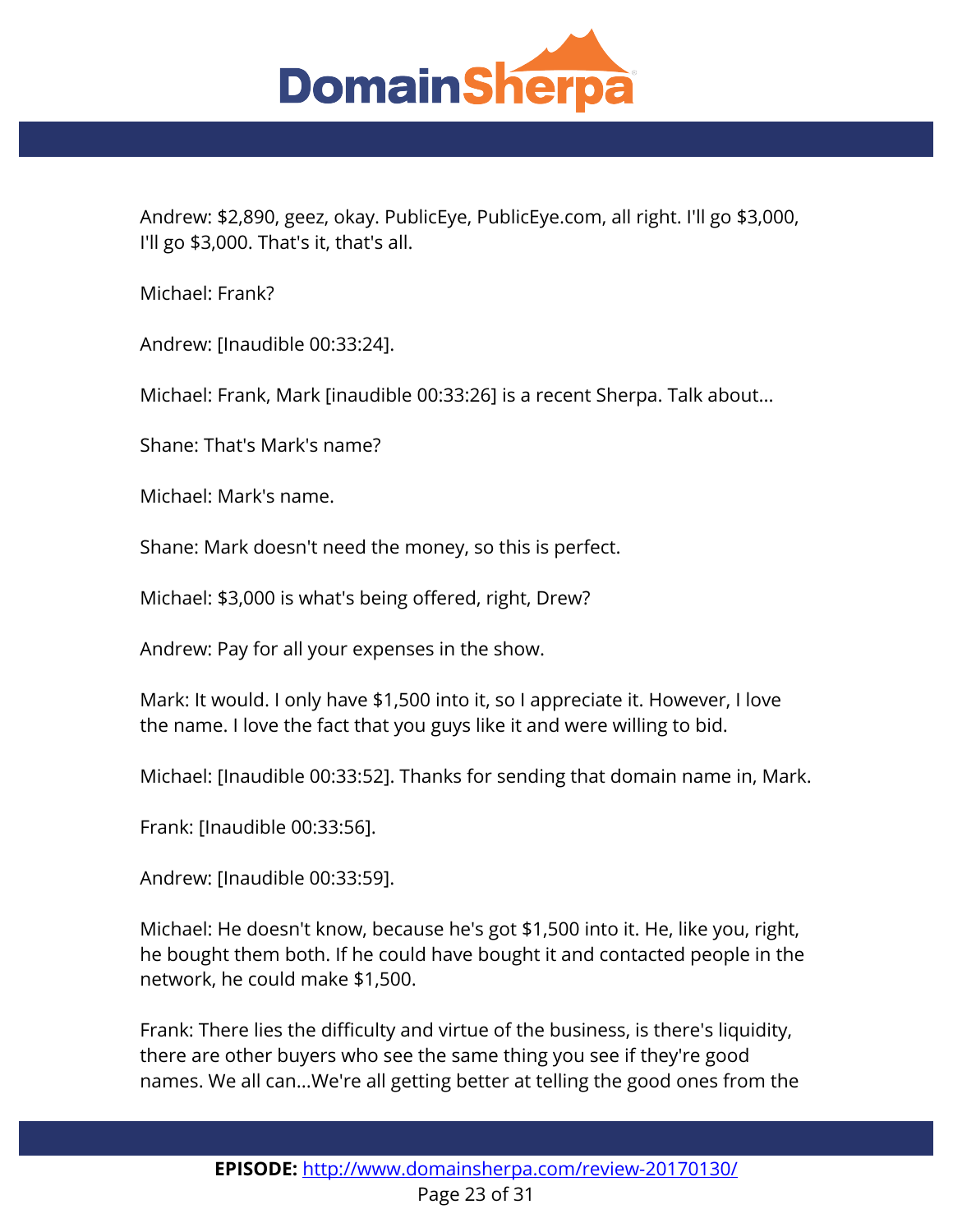

bad ones. When I began, I knew the good ones from the bad ones but there were so many more people, who aren't here today with us, unfortunately, who didn't know the difference between good and bad. People who persevere in this business, who come out here after you're learning whatever it is [inaudible 00:34:36] throughout the other 364 days we don't all see each other. And then, we all come back here and it's cool.

Michael: Yeah, exactly.

Shane: And I like Mark's story, because Mark is relevant. And I've told this to a couple people, that he's relatively new to the industry but he's a rock star in his old one. So, there's smart business people coming into the industry that are "newbies", but they know what they're doing. When he bought...\$1,500 for PublicEye, he knew what he was doing.

Andrew: It's money in the bank.

Michael: All right, now we're gonna move on to the NameJet list...

Andrew: Hold on, I'm looking for one more on the list.

Quick break from three sponsors of today's show:

First, if you're buying a domain name from a private party and want to know what else they own, DomainIQ.com is the tool you should be using. View their entire portfolio, filter by Estibot value and be a better investor. \$49.95 for 250 queries per month. Visit DomainIQ.com/portfolio to learn more.

Second, Efty was built by domain investors to increase your inquiries, sales and profit. Forget spreadsheets and archived emails — manage your entire investment portfolio in one place using a secure and completely confidential platform. Learn more at Efty.com, that's e – f – t – y, Efty.com.

Finally, if you're struggling with how to buy, sell, and value domain names, you need to check-out DNAcademy.com. Published by me, Michael Cyger of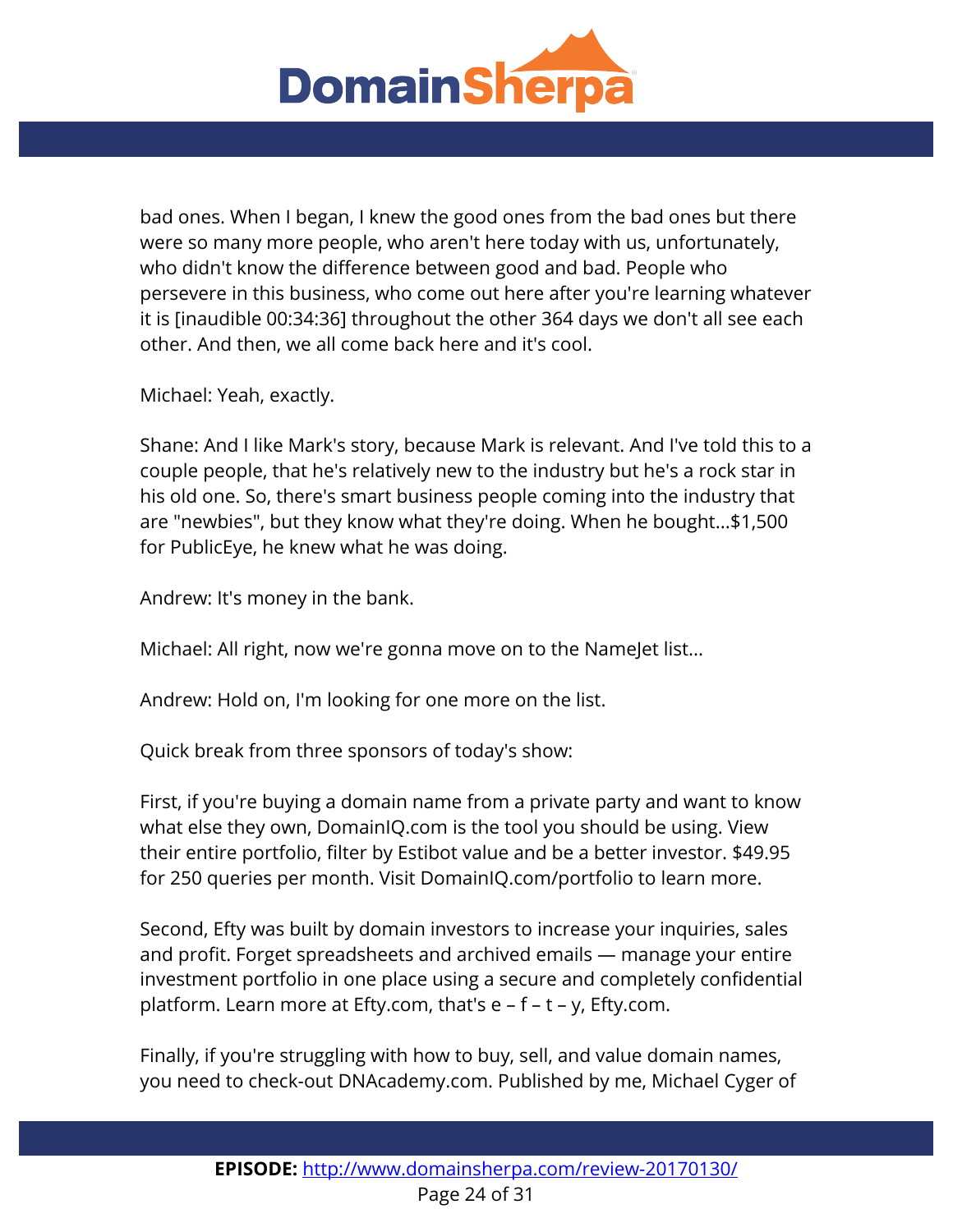

DomainSherpa, and trusted by Uniregistry to train their new employees, you too can learn using the DNAcademy accelerated learning system for domain name investing. Learn more at DNAcademy.com.

Andrew: Hold on, I'm looking for one more on the list.

Michael: Sure, you gotta hurry, buddy.

Andrew: I'll bid for \$1,000 on 2.cool.

Michael: 2.cool, \$1,000.

Frank: \$2,000.

Michael: \$2,000, so what are these guys doing here? It's dot-cool. You ever seen a dot-cool in the wild? No, but it's a single number.

Andrew: It looks good. It's like Shane said, y'all know, I don't love...I'm not gonna go there, I'm not gonna say it. But...

Michael: At \$2,000, \$2,000.

Multiple: [Crosstalk 00:35:31].

Frank: I bid \$2,000, and [inaudible 00:35:34] because I don't even know what the rule is.

Andrew: That's actually a good point, yeah. I'm stepping down, not gonna go above \$2,000.

Michael: Shane?

Shane: No, that's about...that's a good price.

Michael: Who owns 2.com, the number two dot-com?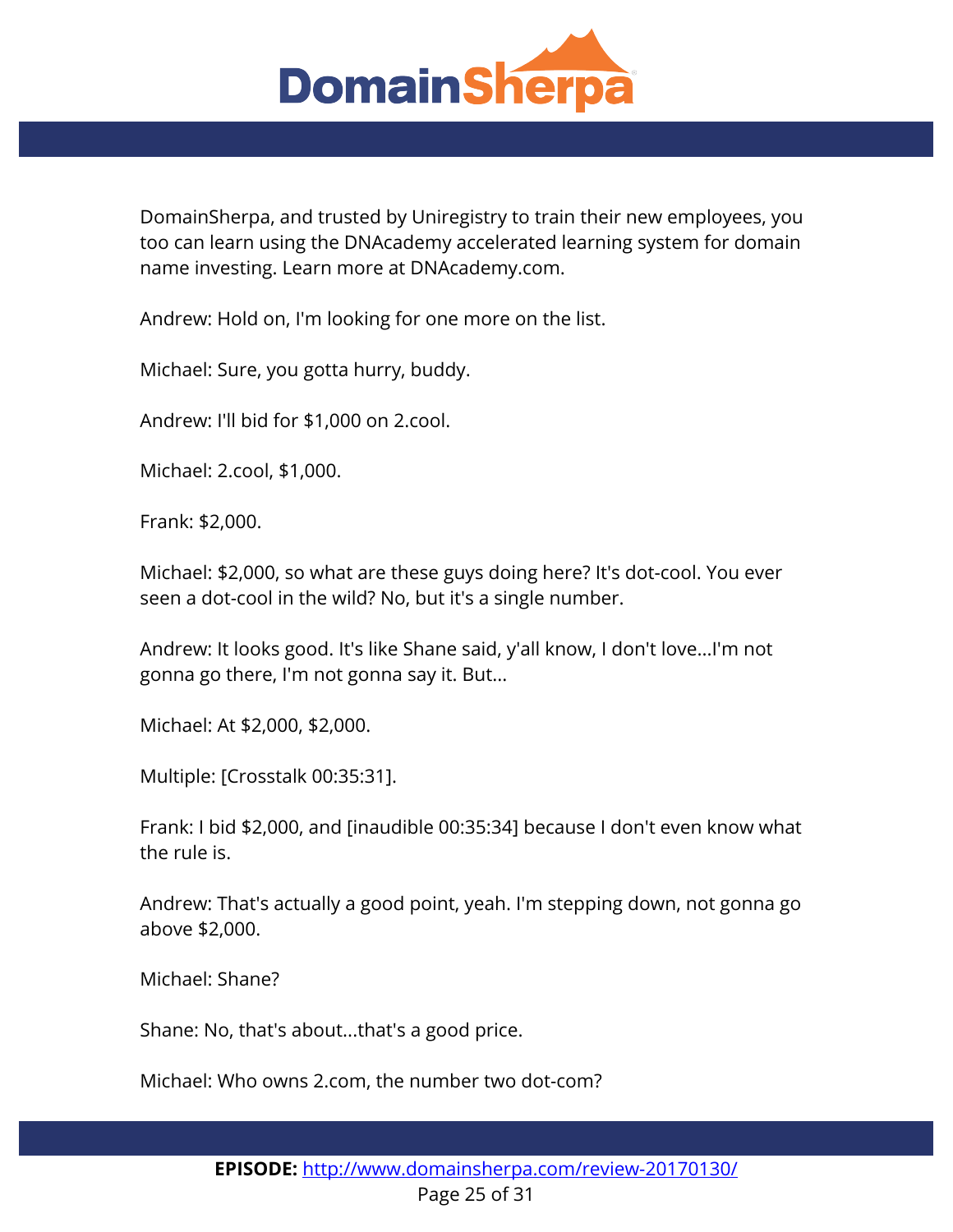

Andrew: 2.cool.

Michael: 2.cool.

Frank: [Inaudible 00:35:50].

Michael: 2.cool, anybody? Going once, going twice...sorry.

Andrew: No go.

Michael: All right.

Frank: What are you gonna do? It's just a [inaudible 00:36:02].

Michael: All right, so...

Andrew: Cyger can't make love.

Michael: Why not? I can't bring the love? Another black ball for my show, though. All right. So, as part of the DomainSherpa Review, we also take upcoming auctions from NameJet, and we talk about...we've been moving towards no-reserve auctions. So we're trying to gear part of the show towards newer investors coming into the industry, maybe have \$200 budget for the year. Maybe you have \$1,000 budget for a year. Maybe you wanna put \$10,000 into the domain name industry. You're trying to find the right domain names.

Josh Eisenhower from DSAD, Shane's partner, has helped me pull together this list that he likes from a branding perspective. I put a couple names on here. These are the domains that are going to auction, so you have to get a bid in either by today or within the next week. The current bid, as of last night, and then whether it has bids...it doesn't have any bids yet, it says "No bids". What I wanna know from the Sherpas is, which of these domain names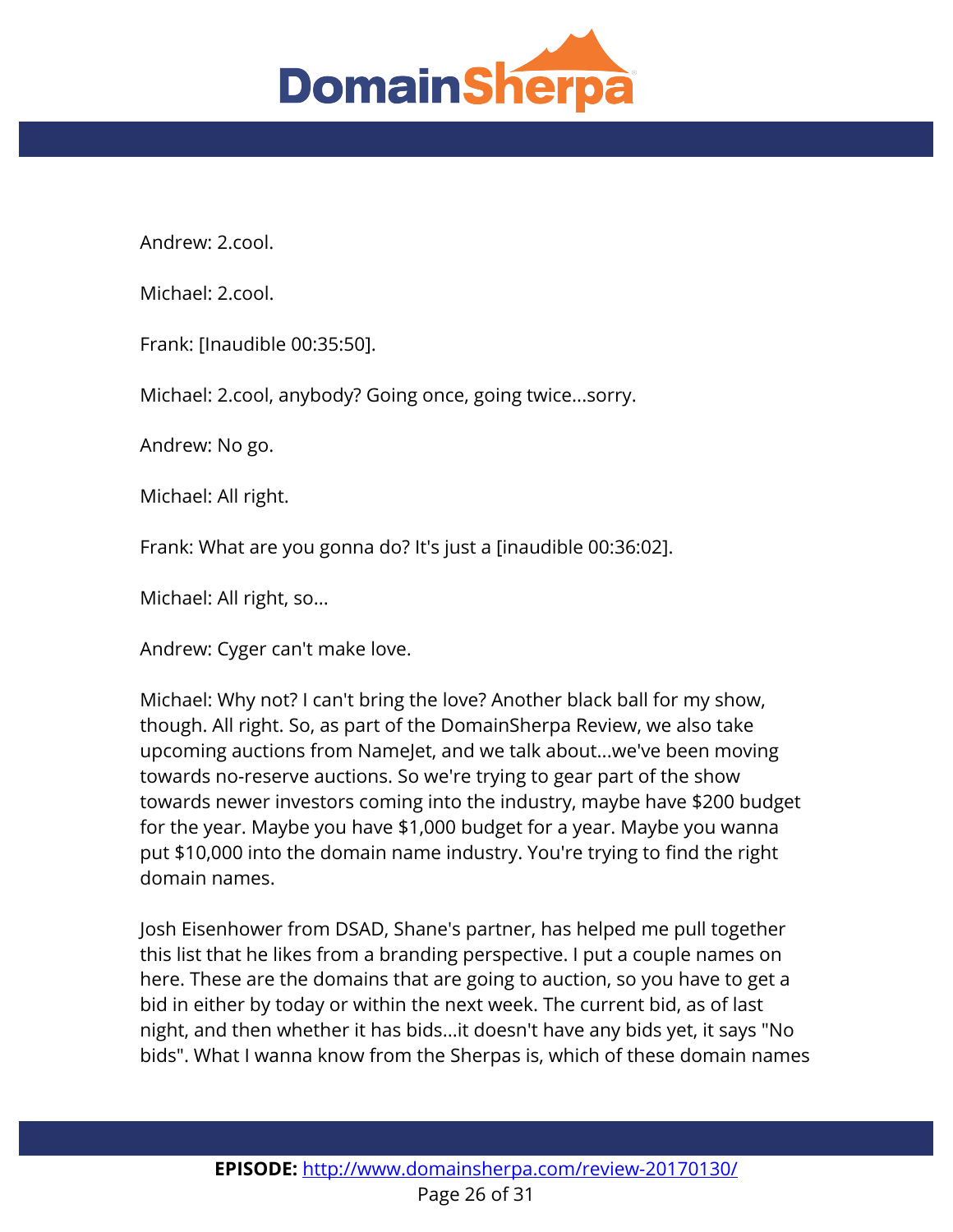

do they like from an investment perspective? And these guys probably aren't gonna bid on these domains. Maybe they will, sometimes they like them.

Frank: I will bid on one of them.

Michael: All right. So we're gonna find out, from their perspective, what they like and why, and what the bid may go up to. Let's start with Shane this time.

Shane: I mean, DebtMedic, no bids, I'll take that all day.

Michael: So, DebtMedic.

Shane: DebtMedic.

Michael: It probably has no search volume. It's a brand.

Shane: Yeah, the "get people out of debt" stuff is, yeah, I mean, absolutely. As opposed to, you know, a name that's...FixedDebt or something, that's going for tens of thousands of dollars. I would take that opportunity and play \$1,600 on it.

Michael: Because you see what?

Shane: Because the debt recovery, getting out of debt and getting out [inaudible 00:37:48].

Michael: So companies would want that as their brand?

Shane: Yeah, just as a marketing name you could sell that for \$1,000. That's not a hard sell compared to...Josh, I see he put Seedmen on there. He thinks I buy every Seed name in the business. I do buy a lot of Seed, but I see fertility, not...

Multiple: [Crosstalk 00:38:05].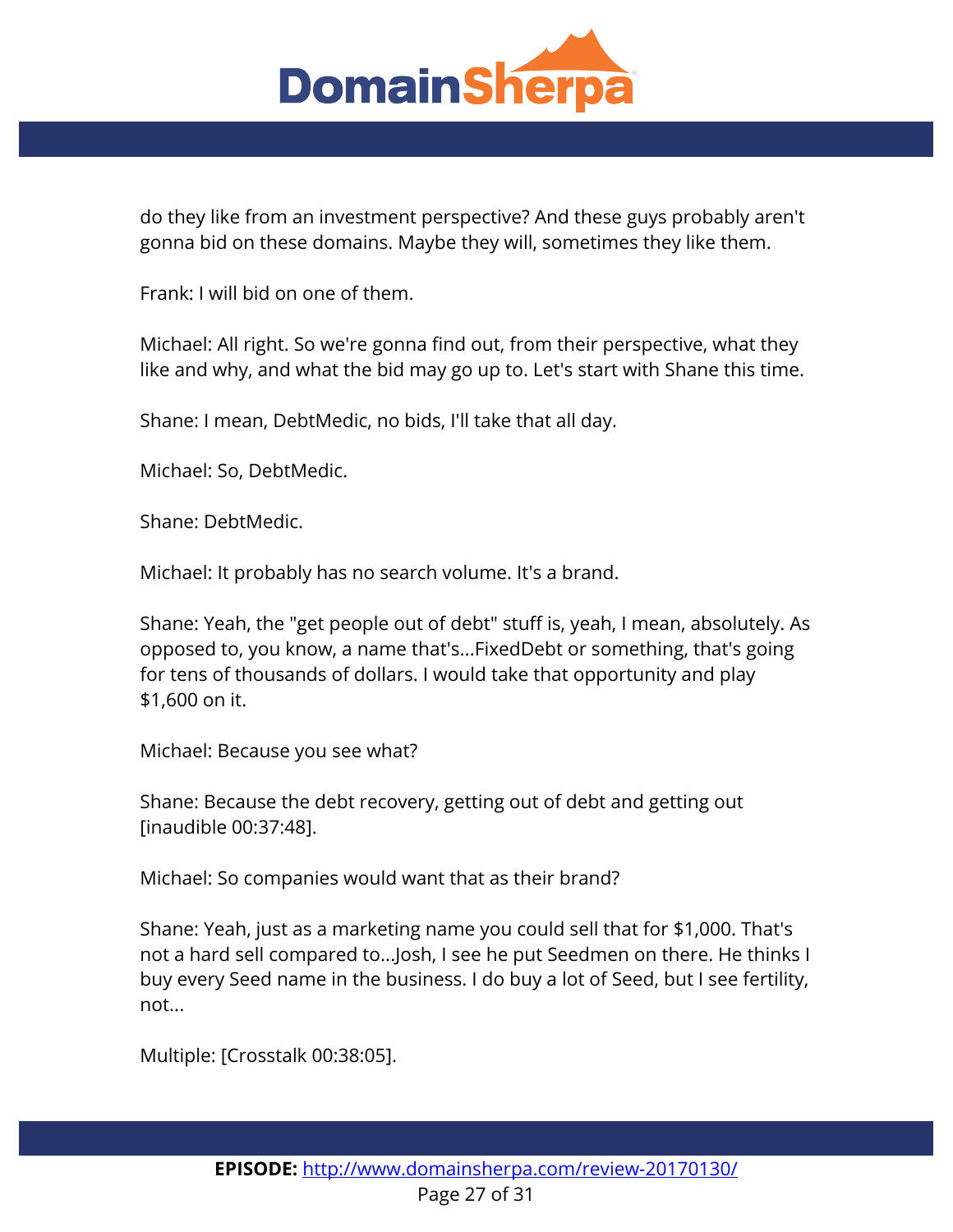

Michael: Frank, let's go to you. What do you like on this list?

Frank: Very quickly, DebtMedic, I'm just gonna jump in, I don't care for it because it's not beta-friendly. DebtMedic, DebtMedic, DebtMedic.

Shane: There's some at [inaudible 00:38:20].

Frank: Yeah, but FixedDebt, a lot better. DebtFix, it's beta-friendly and that's where you get from...to that \$10,000, because it's so beta-friendly. [Inaudible 00:38:31] one I would do is FlexLoan. It's easy to say, it's flexible...who wouldn't want a flex loan? I don't know any better than anybody, but if I did I'd...

Michael: And it's \$11 right now. If that would sell for \$100, that's a good deal.

Frank: Short name. I can see my email address in front of it, Frank@FlexLoan.

Michael: Yeah.

Frank: Yeah, it just feels right. That's a good brand to want.

Michael: Drew, what do you like?

Andrew: I'm in the same boat. FlexLoan is the one that popped out at me. I was like, well, FlexLoan.com, I mean, [inaudible 00:39:00]. It's certainly not gonna sell for that. It's great.

Frank: I wish.

Andrew: FlexLoan.com is a great name. I'm not really...there's nothing else on here I really like too much. You know, Seedmen.com, I'd probably throw down \$69 on it. You know, I might...

Frank: Or you can trade it to Shane.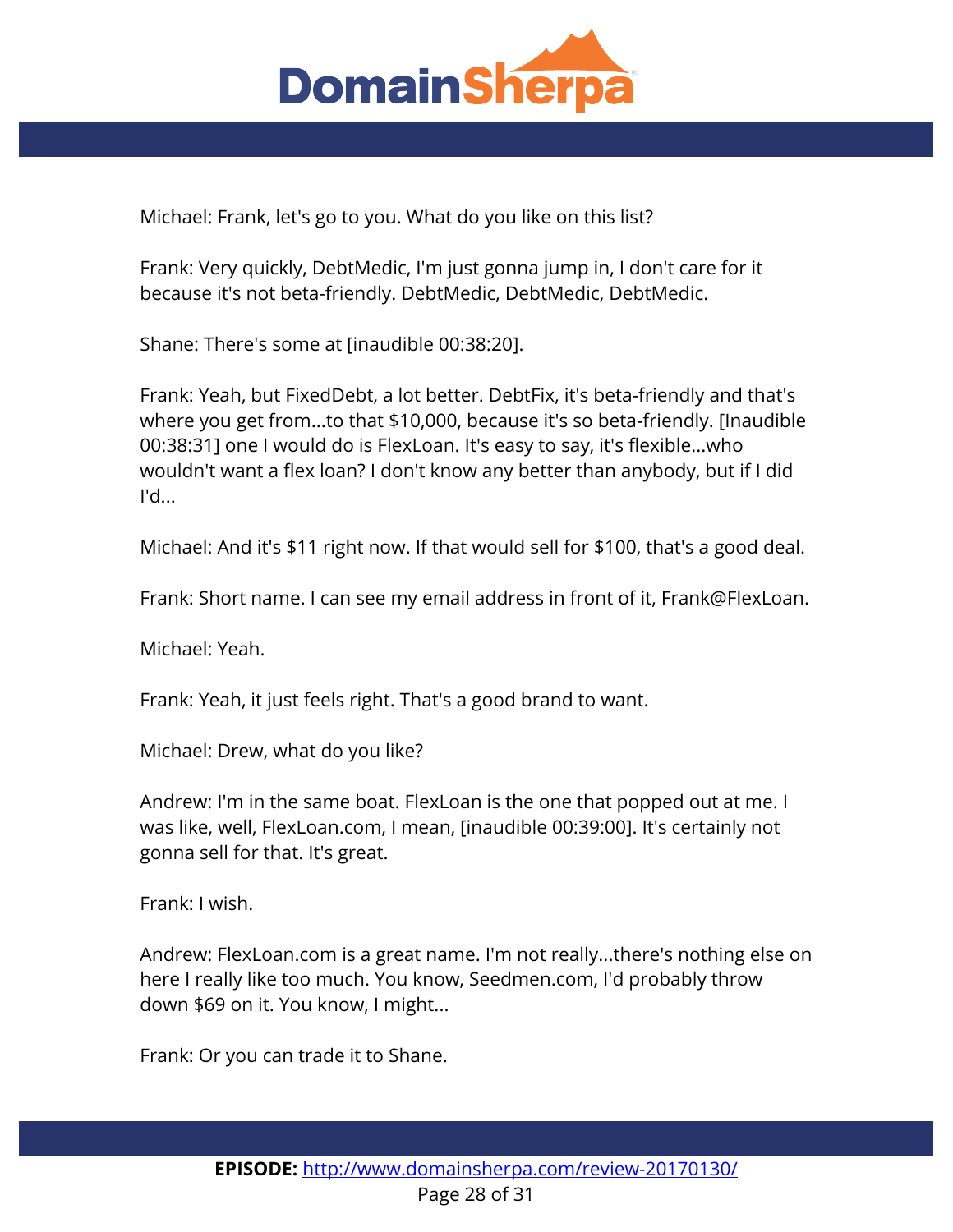

Andrew: I might go \$100 or something. But yeah, there's nothing else. NoButt.com, officially the worst domain name in history.

Michael: Maybe somebody wants to [inaudible 00:39:29].

Andrew: That name has your traffic.

Frank: Only if there was a dash in there, then it could work.

Michael: All right, there's your quick preview of the NameJet domains coming out. Richard, I know you gave me a, like, "time is up", but Terry said that I could go until five 'til, and I've still got three minutes. So he trumped you. So, if you have a question for this audience, we're probably only gonna get to one or two questions, raise your hand quickly. All right, I saw your hand way back here first. Please, stand and state your name, and then if the question is for a single person go ahead and address it to them.

Marie: Hi, Marie [inaudible 00:40:00]. I have a question for [inaudible 00:40:03] before. I heard you talk about Rat.com being negative, but it's a three-letter dot-com, and as...if you look at it as a show for R-A-T, is that huge?

Andrew: Yeah.

Frank: It has great value, there's no question that it has value. I think the question is, from an investment perspective, what can you buy it for and what can you ultimately sell it for? It's a clearing value, a delta, the difference between what you're gonna pay wholesale, because of what it is. All of the aforementioned things that everybody has known, everybody in the other room and other rooms around the world know, about how [inaudible 00:40:41] wholesale and it's so high that the retail value, the delta, is so low that it just doesn't...you get cost-to-capital. You gotta put \$50,000 and it wasn't worth it.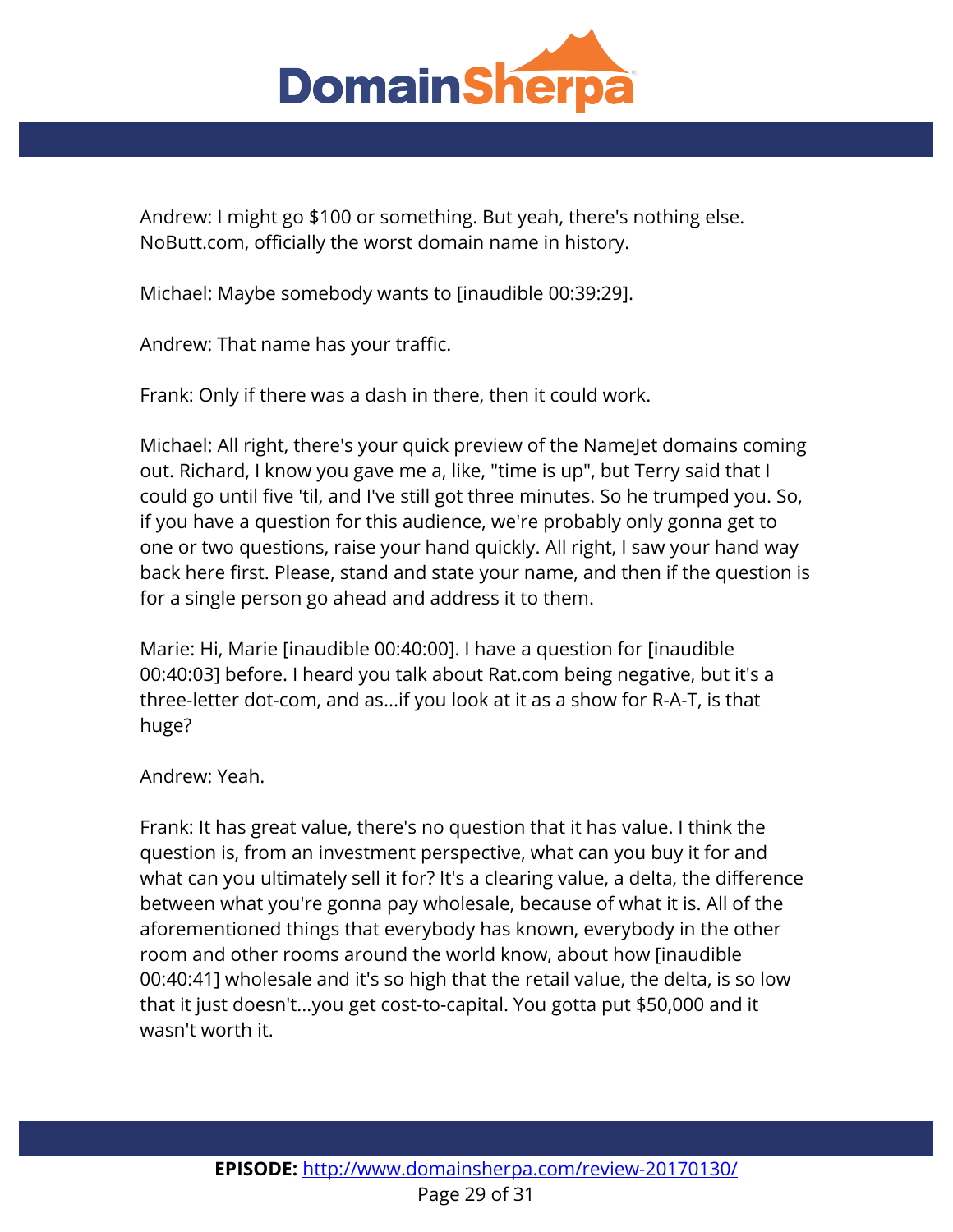

Andrew: Yeah, and we really...The reason people are able to make so much money in this industry is because of the inefficiency. And so, the more pretty the name is, the more efficient that market becomes and, like Frank said, the delta closes and it just becomes ego. It's, "Oh my god, I wanna buy Rat.com because now I own Rat.com," but the margin for profit is gonna be very low.

Shane: We always talk about how many people want that, and no financial company will ever take Rat as their...if it's Rawlins [SP] and something, they're not gonna use Rat.

Frank: They're gonna find something else.

Shane: They're gonna find...because they don't wanna be associated with Rat. So anytime you take away potential customers, you lose value.

Michael: All right, we got a question over here. Please stand up and state your name and your question.

Man: My name's Phil Cameron [SP] from [inaudible 00:41:37]. I had a question. Do you think they're still about newcomers, newcomers to get into this spot?

Shane: It's always been about newcomers, because everybody starts new.

Man: And do you think that there's, on the markets out there, different countries, different languages, that did [inaudible 00:41:58]? Some words [inaudible 00:42:01] mean something in a different language. So do you think there's room for newcomers to invest in something that's not been invested in yet? And I'm not talking about the [inaudible 00:42:11] market, I'm talking about a different market that...

Frank: [Inaudible 00:42:16]. That could be great in [inaudible 00:42:22] or in Thai, or Indonesian, I don't know. There's always room for the newcomers to...